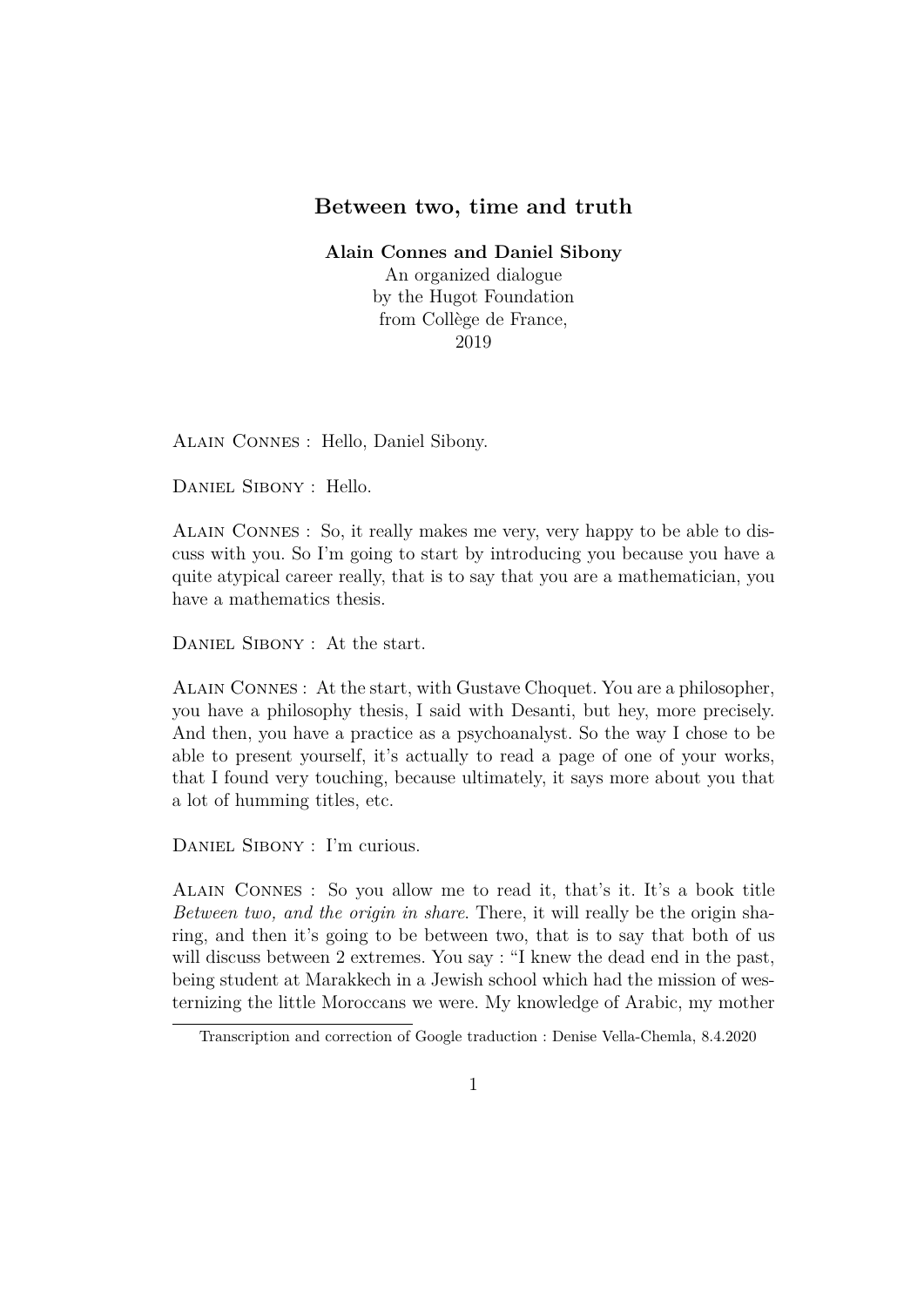tongue, played tricks on me, teaching me a lot about this fear that the other may have of himself, of his awakened origin. I had the worst notes in French, often 0, when I liked to write, and my texts were quite picturesque. But the professor was repulsed to find strong traces of my native culture, culture and language which he was warned but that he seemed embarrassed to know and of which he resisted the blends with the French writing that he gave us as ideal, ideally flat. My essays were often read, when copies were delivered, and the whole class was laughing, including me. The correct expression hid badly and even complacently showed the grotesque gestures of our modes of being who seemed a little ashamed, compared to the small Larousse Classics who indicated true culture. Once read, my copies received their fair sanction : 0. After which the model copy was read where everyone, mine lying down, bored firm. Agreed phrases, lifeless twists. That's who is called "Well written" insisted the professor : "It is not farce, it is elegant."". I kept a strong disgust for well written and hollow texts. At the age of 12-13, I did not have the means to understand that I was wrinkling in his troubles unraveled with the origin, with what he repressed. I thought naively to write was to articulate blocks of meaning and memory, of feeling sations and reminders, with the words available, wherever they come provided that it is just, that is to say authenticated by the life of at least one being, who the occurrence was me. So I accepted, without believing too much, my label : null in French. And I was trembling when I arrived in France, at 14, I was placed in a boarding school where everyone spoke French naturally. However, the day the professor handed over the first copy, he declared, peremptorily : "Here, there is one who can write.". And he pointed at me. I turned around to see this guy whose handwriting smiled. Behind, there had no one. I learned quickly afterwards that this teacher loved above all else the original texts. It was his happy way of transmuting relationships with the origin. I mean, when I read that, I said, "It's really Daniel.". And it's true that...

DANIEL SIBONY : I am very touched that you came across this text, as it.

Alain Connes : Absolutely. Because, what do you want, it means that in fact, in an individual, what interests me, precisely, is what comes out ordinary, which is original, which is not at all typical, etc., which is not at all like writing as you want it, etc. And it's like that's what I perceive you. And if you actually want to on your journey, there is something that is very striking is that, therefore, you were mathematical, this with Gustave Choquet, and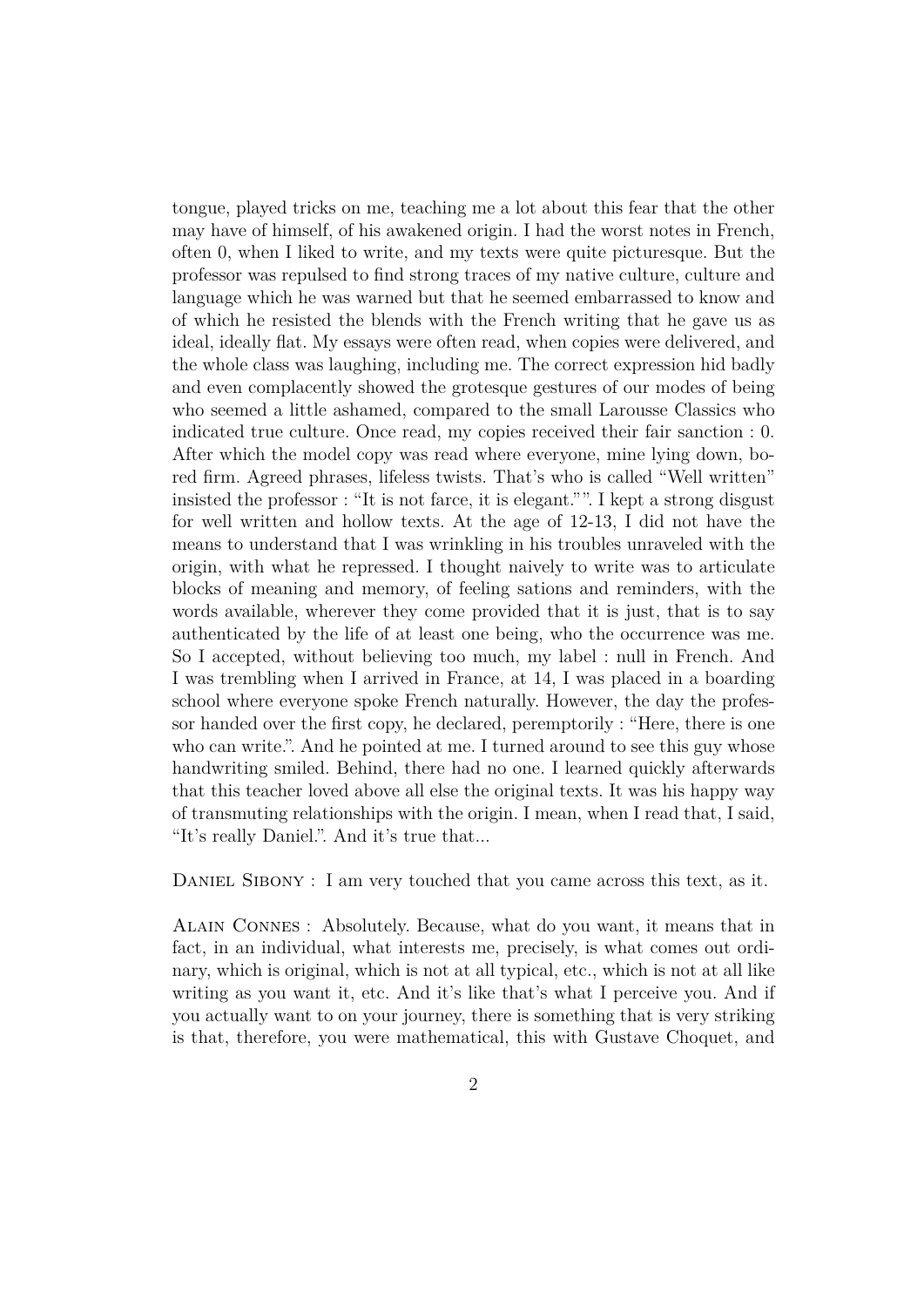one day, you decided that... I don't know, you decided to change course a bit. How did it come to you?...

DANIEL SIBONY : There are many reasons, this is called an act overdetermined, that means a lot of vectors converge there, but it's true that, I realized that I was worked by all kinds of thoughts, who had to express themselves, and who did not find a mathematical expression tick.

Alain Connes : Of course.

DANIEL SIBONY : And that mathematical work was not enough for me, to fulfill that desire. And so, I did philosophy, and then I did psychoanalysis.

Alain Connes : You did a psychoanalysis before becoming a psychoanalyst.

DANIEL SIBONY : Ah yes, I did a long check, at the time, it was with Lacan. And since I also frequented him closely because he loved math and that he wanted me to explain things to him so it saved me from being Lacanian, and even among anti-Lacanians. So I'm very free, in relation to this thought. And so, that's how, little by little... But compared to this which we will surely discuss, i.e. time, physics, math,...

Alain Connes : Yes, that's how you contacted me, yes, well sure...

DANIEL SIBONY : I realized that strangely, my work in math had focused, we'll come back to that later, had focused on an idea that you are familiar to, and that you have brilliantly applied in other areas, started from the idea of a package of functions that should have certain pro-intrinsic prayers so that it comes out of time. And that was the idea on time, the concern for time even marked my mathematical work and a few years later when I wrote one of my books like that, which is called "Psychoanalysis and writing", the title is more bizarre, it is "The other incastrable", I wrote a big text about time, where I really put all my questions and all that I felt, and so I was worked by time, all the time.

Alain Connes : Okay, so in fact, if you want, what I think is that precisely, we are going to have a dialogue and that in fact, this dialogue, that is going to be an in-between, but not between the two of us, it's going to be between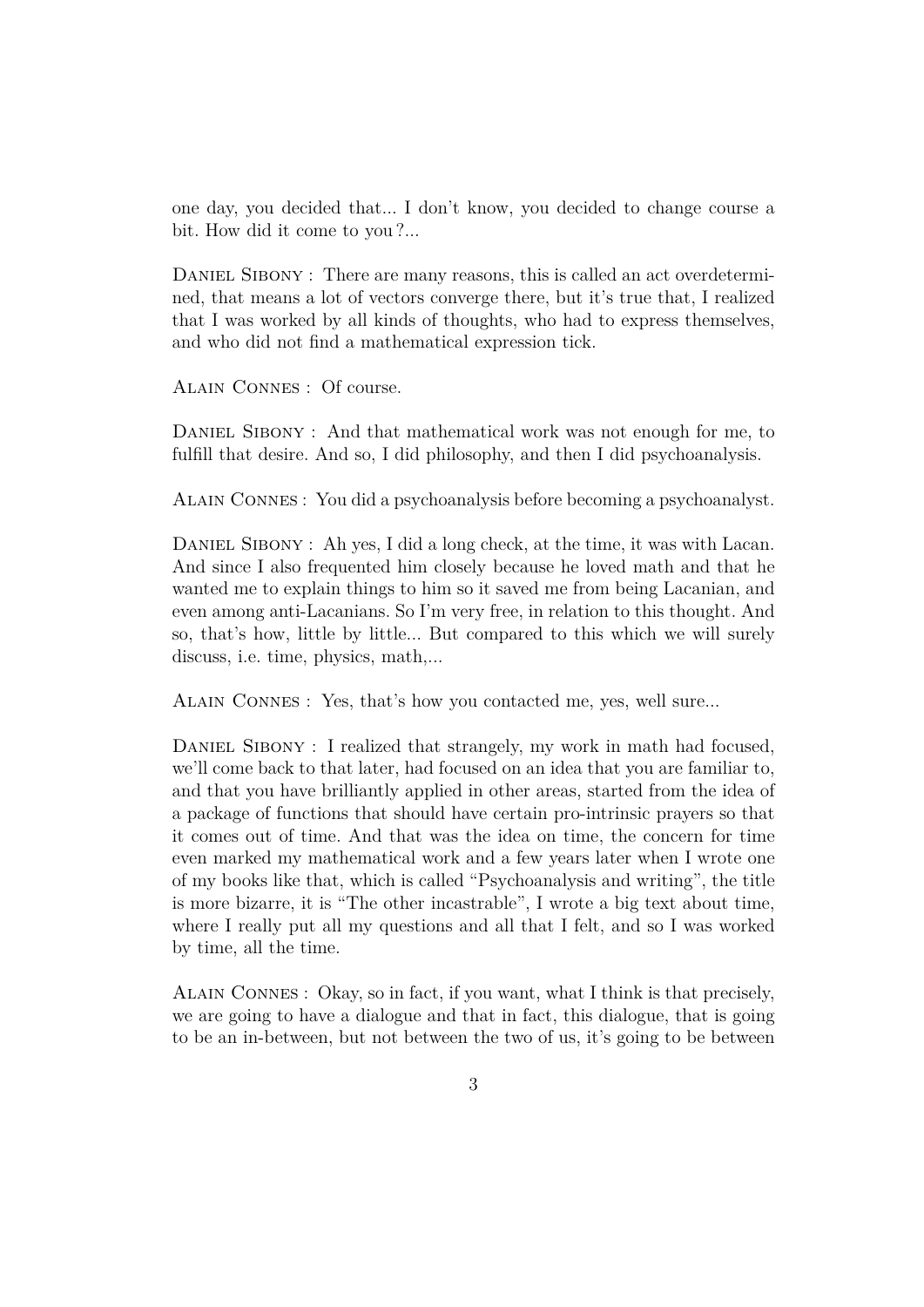two extremes. And these two extremes, if you want, precisely, you talked about Lacan, there was a period when you could say that there was a great danger in the post-modernism, which was to use scientific concepts that were not really digested, to finally try to acquire a psychological ascendancy over people who were unable to understand this language. So this is an extreme, it is an extreme which was highlighted in the book of Sokal, on intellectual impostures.

DANIEL SIBONY : I denounced this aspect all along...

Alain Connes : You denounced it, of course, I trust you entirely. And there is another extreme, on which we must be very vigilant, it's the extreme of talking about technical notions, which to be correct, mathematically or physically, will still be difficult to understand by our audience. So we have to navigate between these two extremes and we have to stay understandable.

DANIEL SIBONY : I trust.

Alain Connes : If you want, I think we could start, I had as an idea that we could start by approaching time, as you have proposed, and then, to go on another subject, which is very related, of a certain way, and that is the notion of truth. So these are really two basic topics core, two fundamental subjects on which I think we have both things to say and in fact I will stick to the only things I have to say about which I am certain but which I do not understand at all philosophically or at another significance, because I'm not a philosopher, because I'm just a scientist, if you like, but it will be the same on the notion of truth since there, really, there is a lot to say. Therefore over time, in fact, I had a mathematical trajectory on which it played an absolutely essential role, but, in fact, the main observation, the essential thing that I came up with is that in fact there is something which is much more fundamental than this one-parameter timeline...

DANIEL SIBONY : that the variation of time.

Alain Connes : ...that the variation of time, that's it, exactly. I remember a time, I had a special math teacher, who interviewed me, and who do that (gesture of an index following a curve drawn on an imaginary blackboard in the air) and he said - Mr. Connes, what is the variable ? So we were doing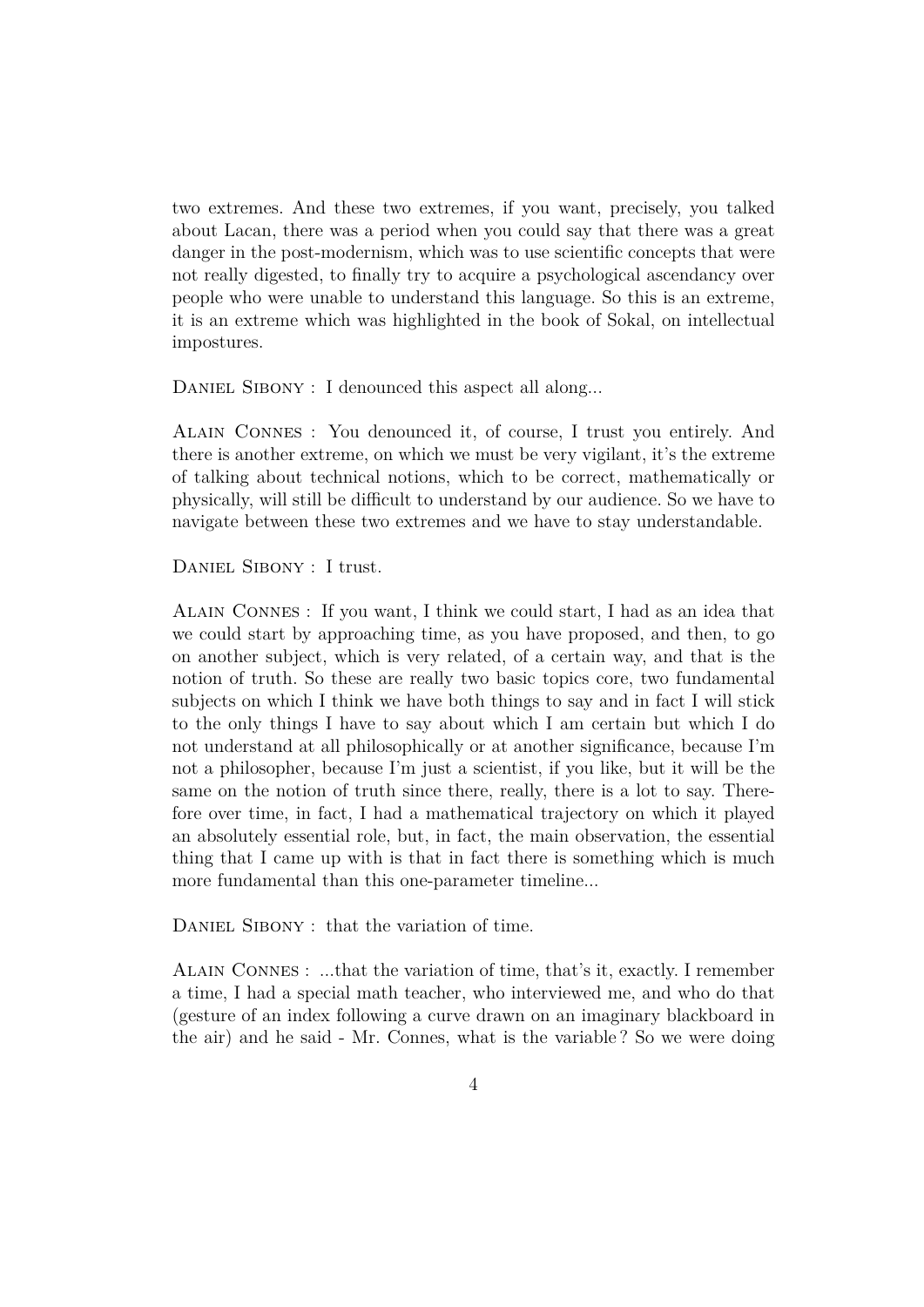kinematics, etc., I had thought a lot about it, I had thought - is it *x* or *y* ?, and then I ended up telling her "It's time". Indeed, what we find out here it would require technical explanations, and I will refrain to give them is that the real notion is less the passage of time than what I will call variability. And there, we notice a phenomenon which is absolutely fundamental, which is absolutely crucial, which is one of the most great discoveries of the  $XX<sup>th</sup>$ century so it didn't exist before, is that when we do experiments, in the microscopic domain, that is to say in what is called quantum, it is simply at the experimental level, there is no need to have a theory for that, so it turns out that there is certain experiments, for example, passing a photon through a very small opening, and then to land it on a target on arrival, so that can be done on a smartphone, well, the experience of to say that the photon will arrive at such a place is not reproducible. And it's because of this phenomenon that Swiss engineers manufactured a device, that you can put in a smartphone, which makes random numbers, but unlike computers that can make random numbers, even if we knew all the ins and outs of the system, we would be unable to reproduce the random numbers in question.

DANIEL SIBONY : So, if you allow, it's good because there are phenomena like that, and that touched me, that I was happy with the idea that we meet, and that we discuss, but really freely, and thoroughly. I resume the example of your teacher, who touched me, I thought about it, and imagine, of course, you answered "The variable is time.", because that's it...

Alain Connes : That's what he expected.

DANIEL SIBONY : And then, it goes without saying, it seems to go without saying. In reality, you didn't have the quantum, spectral point of view that you got later, but you could have told him that the variable is the movements of his finger, and that, it is, not only is it logical, but it is non-commutative, that is to say that if he does that (sketching the end of the movement), he cannot do it if hasn't done this before (sketching the start of the movement). It was the dance of his body if you want.

Alain Connes : I understand what you are saying.

DANIEL SIBONY : And that would join, I don't know, I'm thinking of a sentence of Heraclitus and who is "Time is a child who plays.". That is to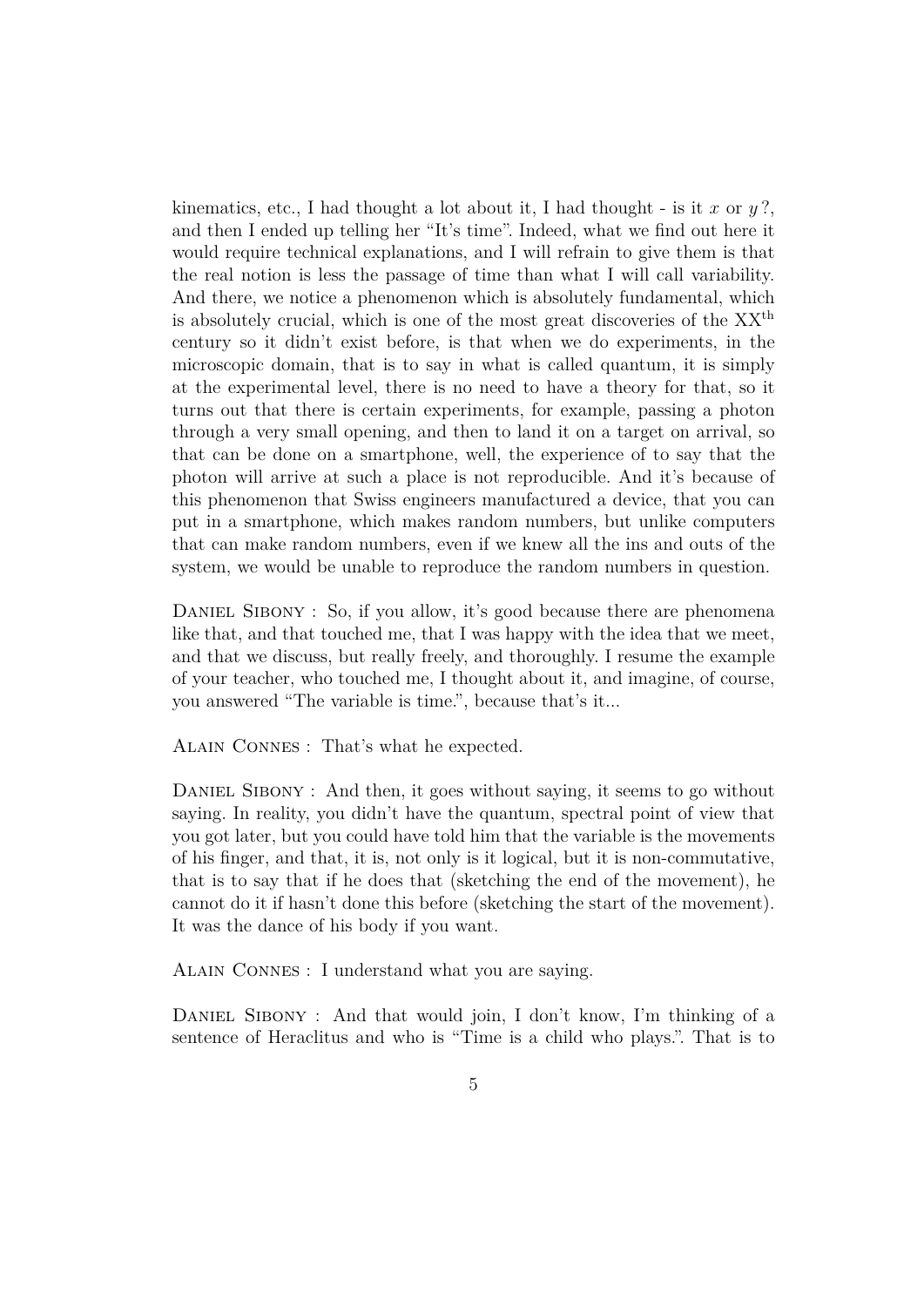say a child which swaps gestures, movements, and it's not them who are the time, time is the ability to do it all. And that, by far, joins variability that is dear to you.

Alain Connes : Absolutely. Now if you want, what happened at the mathematical level, we realize if we really think about mathematics, cautiously, what a real variable is, then mathematicians believe they know what an actual variable is by saying that they have a set *X* and they have an application that goes from set  $X$  into  $\mathbb{R}$ , in the real. And in fact, you realize quite quickly, if you think about it, but in a naive way, but that's what to do, we realize that this notion, as standard as it is, real variable, in fact, it does not allow to live at the same time, the continuous and the discrete. Okay, so I'm not going to go into the technical details but then what is extraordinary is that quantum, by definition, almost by definition, at the outset was the appearance of the discrete in what should have been the continuous, that is to say, what that Planck did by hand : basically, I can tell the story a bit all the same, it is that Planck found, almost empirically, a mathematical formula, which described high temperatures very well, and low temperatures, he was in an institute where we were doing experiments of black body, at low and high temperature, and he found a mathematical formula. In this mathematical formula, he was forced to take a really non-trivial function of a quantity which had dimensions, the dimensions of an action. So it's impossible because in physics, normally, when we do calculations, we cannot add a length and the square of a length. So this function, it was forced... and this function, it was an exponential function... And the only thing he could do was to define an action constant, arbitrary, Planck's constant, and when he divided the amount he owed put by this action constant, it became dimensionless, and therefore we could apply any function to it. That's what he did. And good, afterwards, well we understood, he said it but he didn't really understand what was going on, that it meant that the energy was discrete, that is to say that they were whole multiples, that is to say that the energy of a photon, it's integer multiples of this constant times the frequency. So then in fact, what is absolutely extraordinary is that the mathematical impossibility to represent what are called variables, by something from simple, like applications of a set in the real line, it was completely resolved by quantum mechanics, and the formalism of quantum mechanics, which was found by Heisenberg and then by Von Neumann, made it possible to understand that in fact, a real variable, it is not necessary to milk not think of it as a function but you had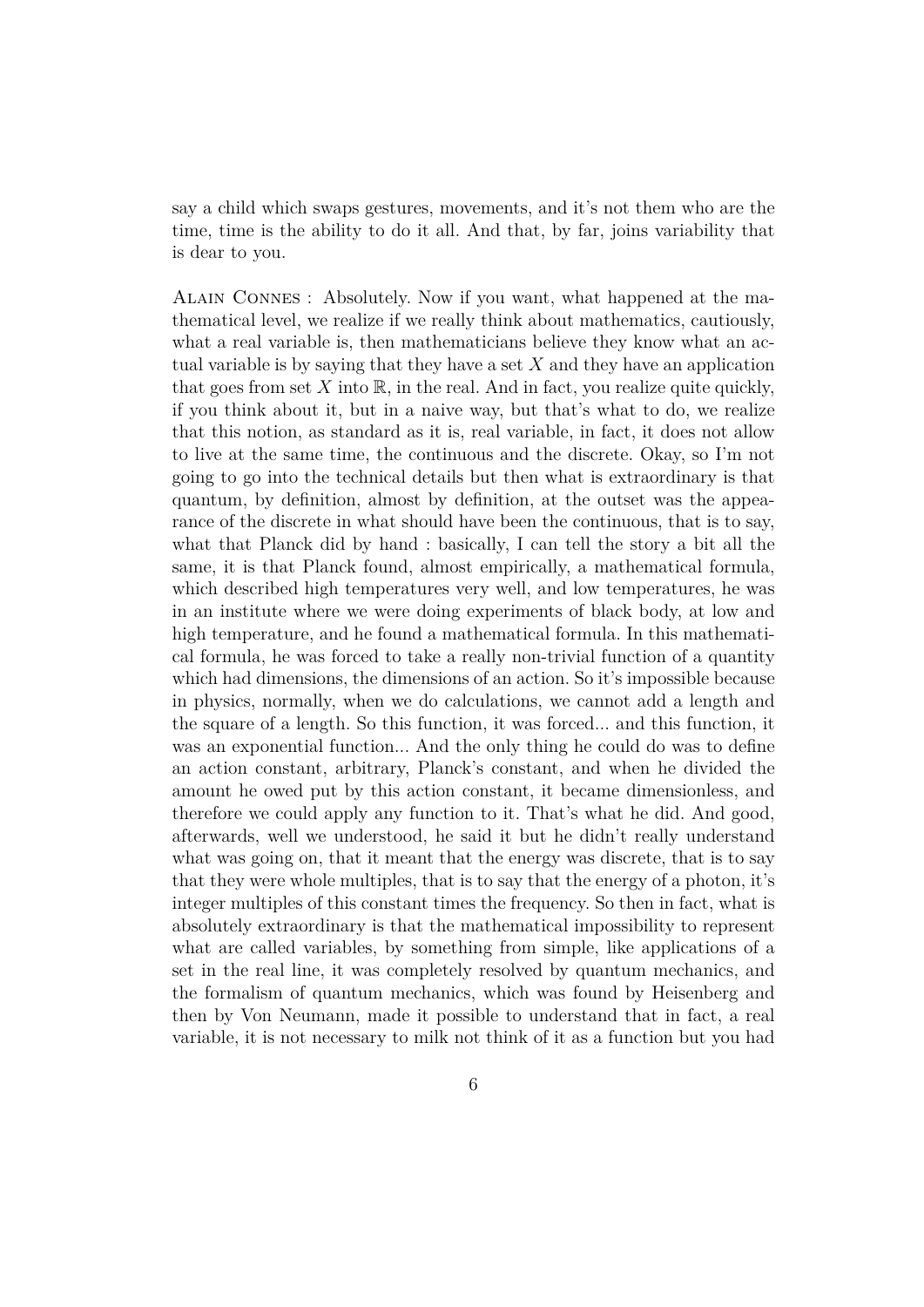to think of it as an operator of a Hilbert space, and at this point, we see that the discrete variables coexist beautifully with continuous variables except that they cannot switch. That is to say, it is impossible, for a continuous variable, to switch with a discrete variable. And that's what makes the very beginning of the quantum miracle. So in my case, what happened is that what I understood in my thesis is that when we look at a quantum system, but if we only partially know this system, that means that we are interested in subsystems, the subsystem admits its own time, its own time emerges. The own time of the subsystem emerges from the fact that we does not know everything, because we have a limited knowledge of things, the time appears, then, that, I found it absolutely miraculous and during years and years, it was very interesting mathematically, because that it gave a whole series of invariants that I found in my thesis on what are called factors, Von Neumann algebras but during many, many years, I had tried, a little stupidly, to reconcile this with physics and I hadn't got there, it seemed obvious to me that this time which appeared naturally from the quantum, had to be linked to physics, until the day when, during a meeting that I told too often already, that of Carlo Rovelli, I met someone who was a philosopher, a physicist but who is in fact more a philosopher that physicist, and who by abstracting on gravitation, had found that at a thermodynamic state, therefore a thermoequilibrium state dynamic, had to be associated with an evolution, a time, in that sense, and that's exactly what we had in the math. So looking at this, what does one feel who is not a philosopher, but a mathematician, or a physicist, etc., we say to ourselves "Well, there is something there". Well then we are not able to continue enough, but, we can not help to question yourself, you can't help but ask yourself all kinds of questions tions, and to really question... What is the question I have successful, what is the basic question is "do we not make a fundamental error in saying that all physics is based on evolution in time, that is to say by saying that in fact, the equations of physics are equations of the form  $\frac{d}{dt}$  equals something else", that's it.

DANIEL SIBONY : So you want me to tell you my feeling : my feeling is that first of all I love quantum phenomena precisely because that they are of a completely different order, notably this variability of a simple electron going through a hole, which gives you something absolutely not repeatable, and at the same time universal. I used to build a concept which I call singularly universal, that means that it is absolutely singular...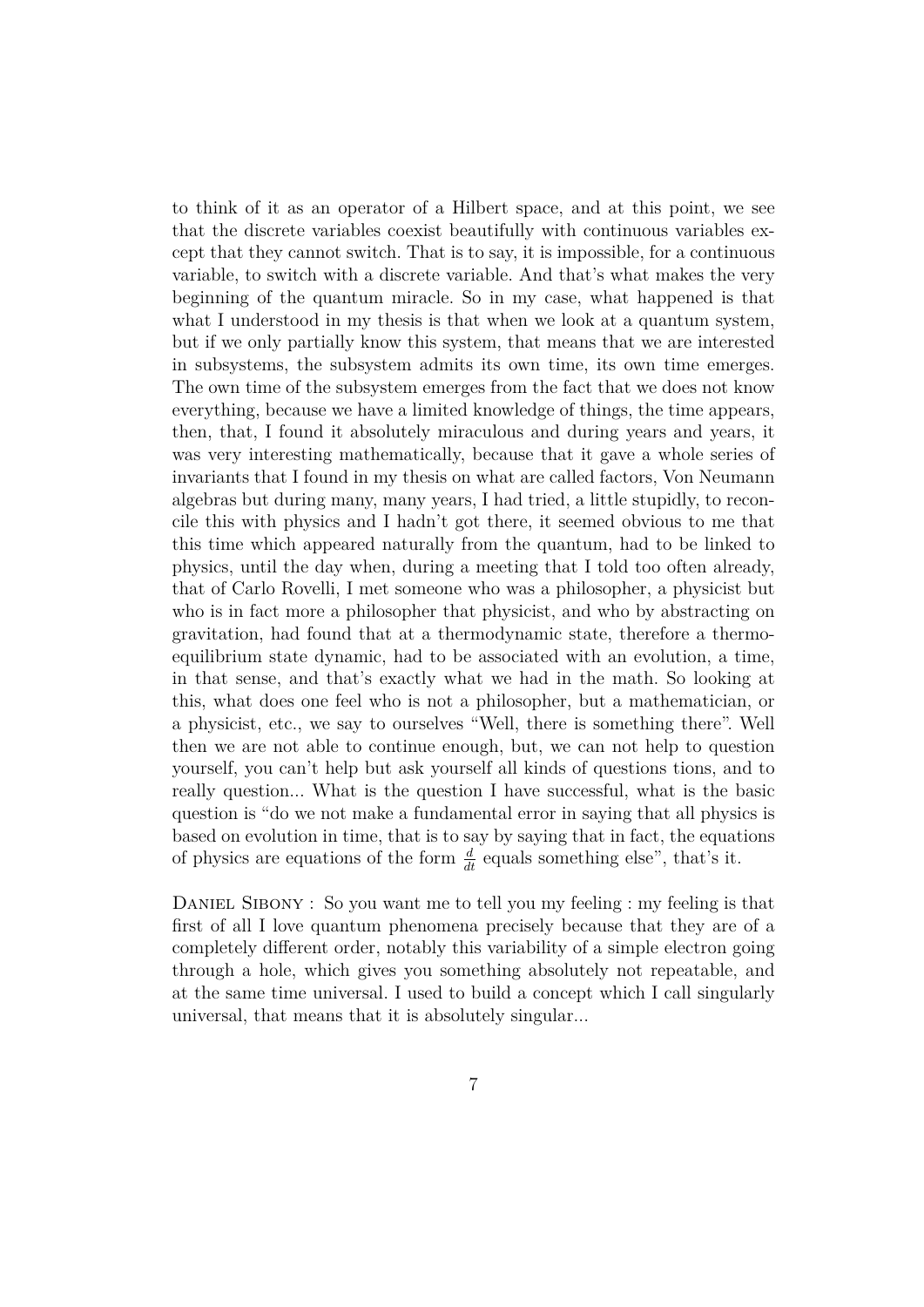Alain Connes : It remains singular, that's what's extraordinary, it's not a cloud.

DANIEL SIBONY : It's singular and it's universal.

Alain Connes : Absolutely.

DANIEL SIBONY : So already, it subverts a false opposition. Other thing that I liked a lot is that finally, I explained that to someone who knew nothing about physics who asked me "the quantum, what's this ?". I said to him : "Here, you take this glass, it contains a countless number of particles, billions of particles,

Alain Connes : Billions of billions, yes.

DANIEL SIBONY : Billions of particles, and it's happening inside. But if we go into it, we won't understand anything. To understand something, to approach the truth of this phenomenon, we must place ourselves in a space of infinite dimension, in a Hilbert space, with observables, which are operators, and there we understand, we have a clear vision ; in other words, and that is very beautiful, and it is very beautiful both philosophically and poetically also, and I would even say, from a therapeutic point of view, which is mine, psychoanalytic, because often we want to attack directly, at the level behavior : there, this person has this twisted behavior, we will tell him regulate, we're going to straighten it, like the other wanted to straighten my style, and we will straighten it directly. And it's not true, you have to go through a space totally abstract, which can be the unconscious dimension, or even more concretely the dimension of the symptom and there, we see things, and I tell you will give examples, which allow to unblock this behavior. Then since we are talking about time, I think of an example : once, there is a person who came to see me, who was not even my patient, and who exposed me her drama : it was that she had a fever all the time, but not just any what a fever, she still had 38.

Alain Connes : It's not ordinary yes.

DANIEL SIBONY : All the time. I was a little confused. Naturally, here, what I have better to do, to make her tell a little her story, not that the story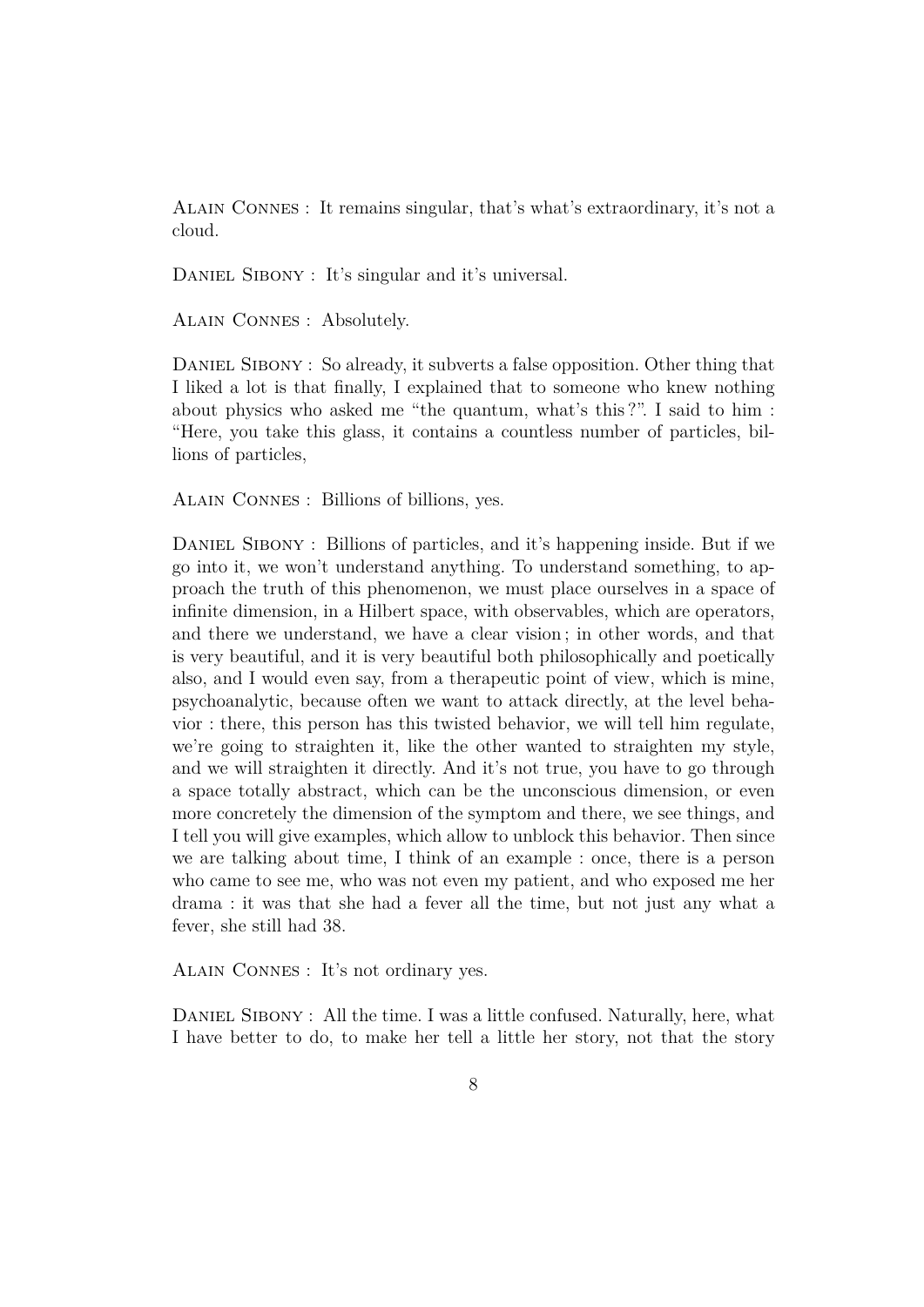is completely reliable, but it gives elements. And she tells, she tells, and suddenly, this question comes out of my mouth : "But you still don't have 39 ?". And she said to me "Well, in 39, my mother denounced my father to the Nazis", she was a German, and therefore, I no longer had a father. And the father's disgrace started in 38, because in 38, she started threatening him. And so, it crashed, it was hiding, from 38. And there, I said to myself, time, by temperature, did a small passage and registered as a kind of burning stone, in the body of this woman ; obviously, when we deployed this, that is to say when we took this marking 38 in a story, in 1938, the woman lost his fever.

Alain Connes : (flabbergasted) But wait, wait, then there, because we has an example, I'm going to play devil's advocate, because I'm rational, but why didn't she go to a doctor before going to see you ?

DANIEL SIBONY : She went to see doctors...

Alain Connes : And they did nothing.

DANIEL SIBONY : Well, yes. They treated her with her fever and when she stopped anti-proud treatments, she still had this fever.

Alain Connes : But they managed to cure her by giving her, I don't know, aspirin.

DANIEL SIBONY : But herself. Today someone who is 38, she takes 3 dolipranes, she's not 38. And one day, she stops, and then hey, she was 38.

Alain Connes : But then here, we also touch on another singular point, if you want, which is the numerical coincidence : it's true that 38 and 39 had such a signification for it, it still never fell below 36.

DANIEL SIBONY : But if you want, the problem is not there, it could have been another sign. It was just to tell you that sometimes you have to pass by things that have nothing to do, for... And from there, the point that me interested me a lot, fascinated me in your conferences, it's precisely that you start from this data, this variability. You say "we commit a error in associating this variability with time". I would plead for a some indulgence for the common man who uses the right as time tracking. But nobody saw time as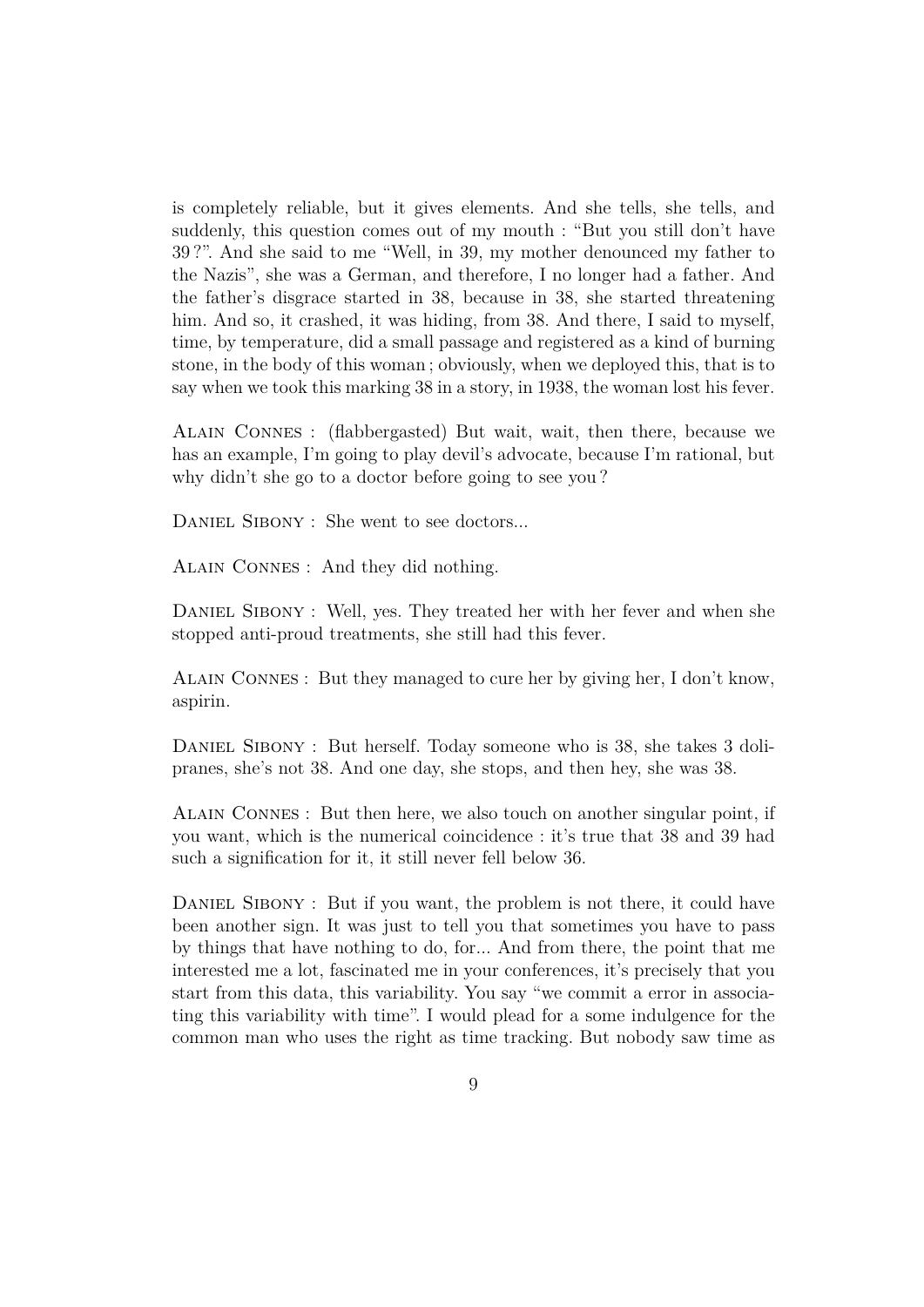a point that moves to the right. So, in reality, I realized that the time that is identified as a point of  $\mathbb{R}$ , this is I would say the vital minimum which we have needed, to note things that relate to time, knowing that in life is something entirely different. Look there, we're living a moment, this moment is present.

Alain Connes : Yes.

DANIEL SIBONY : It involves our presence and we don't have the impression that it is an instant *t* which has already passed, so there is a certain stability of the present. And there are also other phenomena, that is to say that if you take two moments, you tell yourself  $t_1$  is before  $t_2$ , and when we are in  $t_2$ , it's screwed up, it's over, we don't talk about  $t_1$  anymore, it's over and people have written poems on Nevermore, etc. And in reality, that's not it, because the points  $t_1$  and  $t_2$ , it's like they're wearing fibers, or fiber spaces, these dimensions moreover, the fibers become entangled, and the subsequent instant  $t_2$  can meet before  $t_1$  in... it's not the time that is reversed, it's the relationship at the time.

Alain Connes : I'm going to bounce back on what you said because it reminds me it happened to me to have to make a presentation on a seminar by Antoine Compagnon, who Proust's expert, and at that time, indeed, I gave an image which is very close to the one you give and which is basically the following : we are actually used to see time like this straight line and very rightly, you say that it is an image which does not correspond in fact really to the best description and I think... the description I had given, roughly, was this : what I was saying is that in fact in the everyday life, in the writings of Proust, etc., what happens is not at all a straight line like that, undefined, but it's a straight line that rolled. It rolls up on itself, and finally I had given a picture geometric, I gave the torus, and it rolls up like a leaf, not like a bundle, that is to say that in fact, what happens is that in our daily experience we have a number of periodicities, the daytime, year-round, a bunch of habits, and those are the habits which give marks on this torus and not on this indefinite line, and which make a kind of eternal return, and which is perfectly described in Proust, in fact. I had spotted a number of statements in Proust, who showed precisely that the structure of his time, he had succeeded in structure by writing *In search of lost time* and that we came to see this global object on which the naive time was wound, which is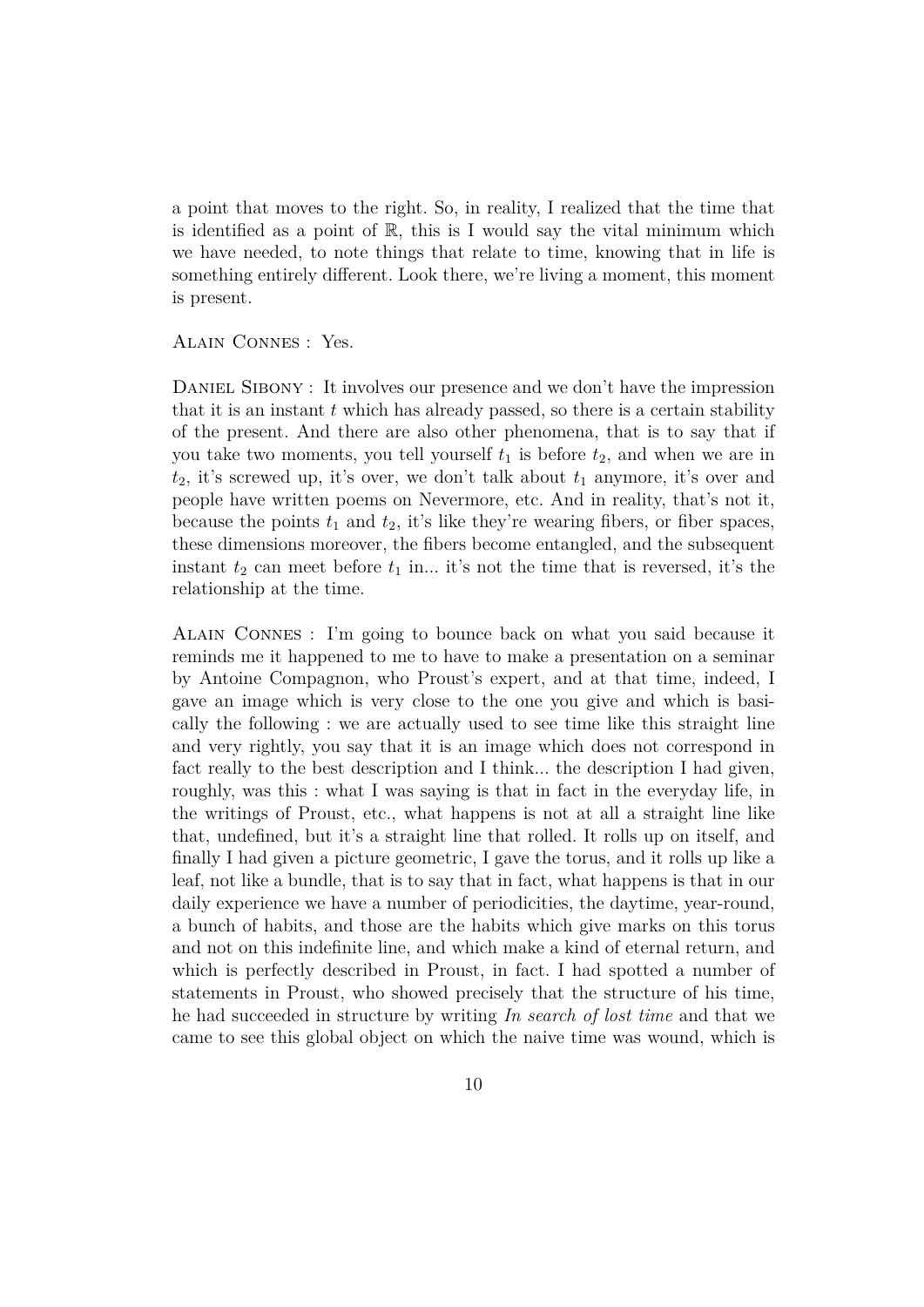this indefinite line finished, etc., but that in fact, the real mental construction he came to, and which can happen to people who look back on their past, it was a structure much more interesting geometrically than the straight line defined. I think it fits what you said.

DANIEL SIBONY : The interesting thing in the example you give for me, by compared to Proust, the time at which Proust arrives, this global time...

Alain Connes : multidimensional, yes, of course...

Daniel Sibony : It's the 3 volumes of *In search of lost time*.

Alain Connes : It's his book.

DANIEL SIBONY : It's his book and the word leafing is very welcome...

Alain Connes : Very appropriate.

DANIEL SIBONY : Because with the flipping of the torus that you describe, that is to say with a straight line which wraps up in an irrational way and which therefore goes all cover, the sheets, you can have previous sheets which come synchronize on subsequent sheets. That is to say, in fact, you give, with this example of winding, you give like fibers because the leaves are like fibers.

Alain Connes : This is what you mean by fibers, locally, it's a fibration.

DANIEL SIBONY : It's a local fibration but it gives you, it allows you to approach this phenomenon that turns a lot of heads, that I called, that calls synchronicity which is that, it doesn't matter, it's not extraordinary, that subsequent paths seek to synchronize on a point given, knowing that in addition, they carry meaning, imagine them as small vehicles which carry a package of meaning and which bring meaning where it was not. It's beautiful and it really helps to demystify and it keeps this straight, in this case curled...

Alain Connes : She stays there ?

DANIEL SIBONY : covered with bundles.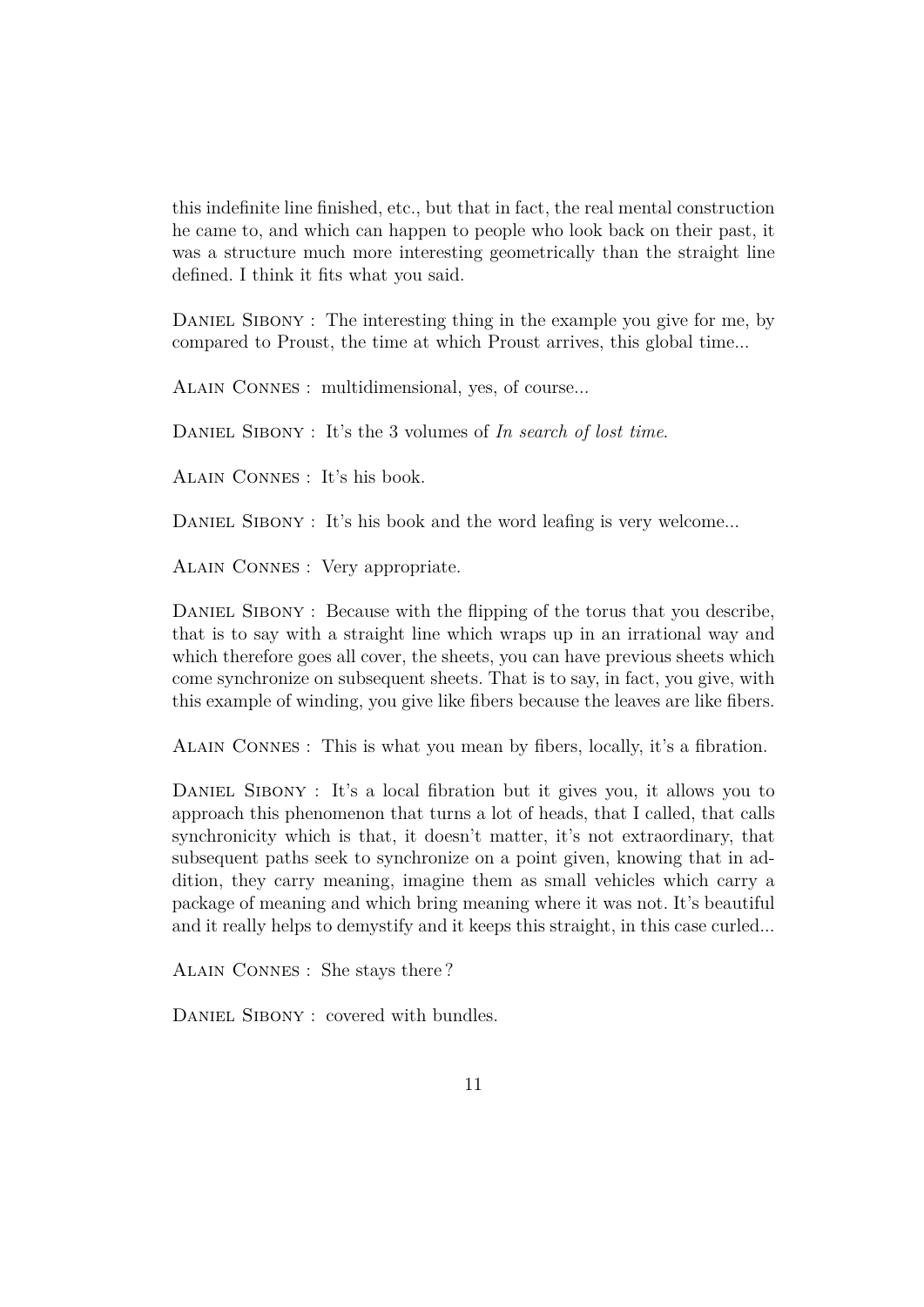Alain Connes : It stays there, yes.

DANIEL SIBONY : I just understand you when you say, for the quantic, it's not the real variable that will give the real variation, it's the operators with their spectrum, that is to say, precisely, moreover the spectrum is not unwelcome either as a word, because ultimately, the spectrum of an operator. However, it is something that, except for a factor, gives you a variation of identity.

Alain Connes : Especially if you want, that I insist a lot on the fact that precisely in quantum, what happens, therefore, a real variable is replaced by a self-supporting operator, and the values of the real variable which can be either discrete or continuous are replaced by the operator spectrum. So in fact, the operator spectrum has its own variability means that the space in which it operates can vary itself.

DANIEL SIBONY : So what I really liked was that, with this montage, this device, you manage to extract from the simple fact that the operators algebra is non-commutative, you manage to extract...

Alain Connes : time,

DANIEL SIBONY : ... to extract a group with one parameter, i.e. time, that is to say you manage to show that algebra evolves...

Alain Connes : Okay, so it generates its own time, if you want.

DANIEL SIBONY : And that, a phenomenon that generates the time in which it unfolds itself, that, I find it great.

Alain Connes : Absolutely. I totally agree with you, actually...

DANIEL SIBONY : Wait, I find it very beautiful because, precisely, this that I worked on a lot over the years, that's what I called already, from this book of 78 *The Other Incastrable*, where I introduce the notion of object-time. Do you mind, can I say a word ?

Alain Connes : Of course, of course, please.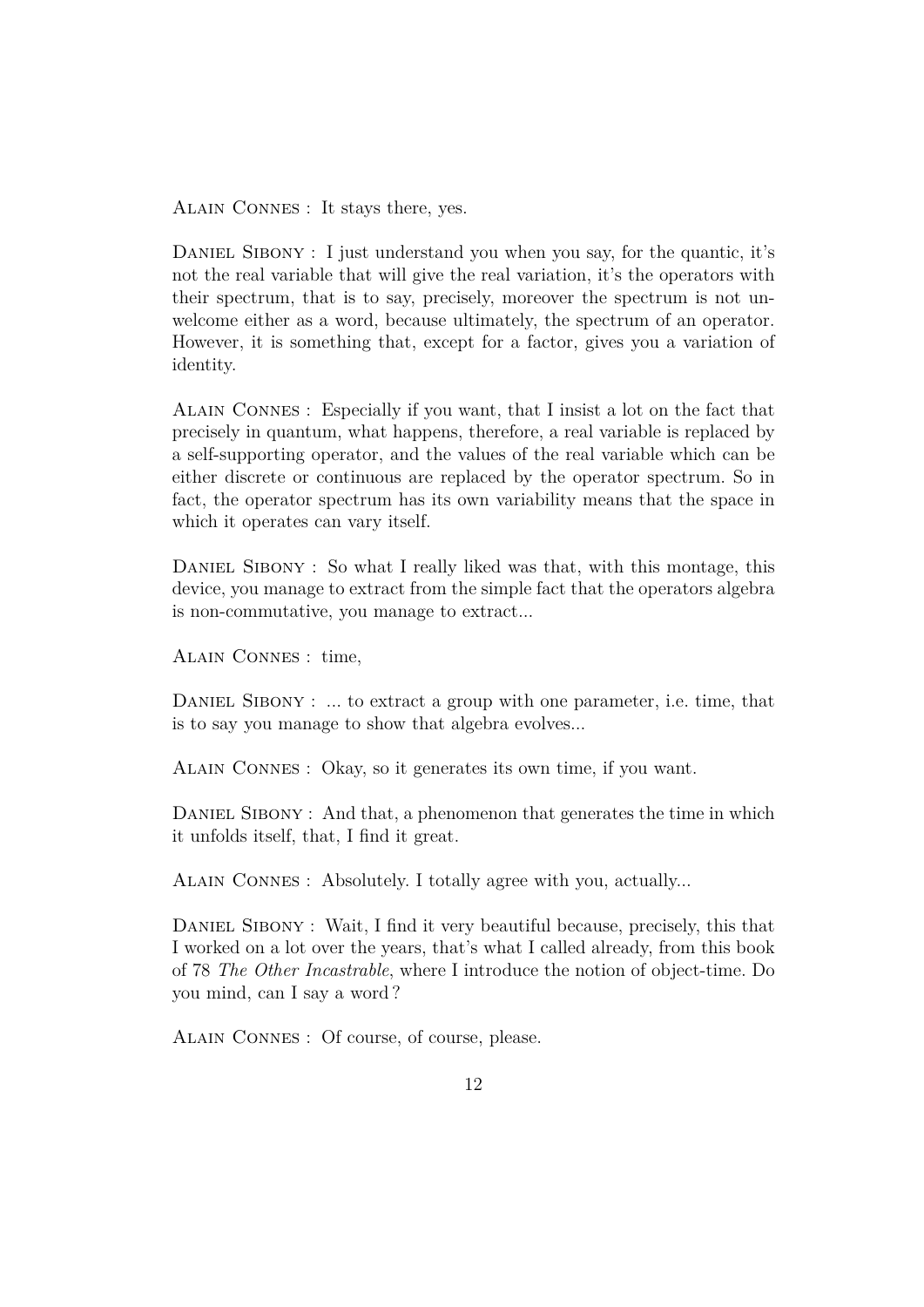DANIEL SIBONY : And what I call object-time is an object carrying time and from which you can extract some time seams, exactly, what we just said is that the device of a quantum situation, with the algebra of operators and the spectrum is a time object. My device, I had previously studied the theory of potential, where I started from a cone of functions and that's what I liked and what made me tick. You start from a set of functions which you require to verify certain properties that have nothing to do with time, and you extract time from it.

Alain Connes : There you see, I think we hit a point if you want crucial, I'll tell you why. Because precisely, I believe that... I had read for example in Desanti, he spoke of object-time.

DANIEL SIBONY : He talked about a time object?

Alain Connes : He talked about a time object, but not at all in your opinion. And what I want to emphasize is this kind of razor-sharp edge on which we must if you want to walk around and stay with the greatest care possible that makes us stay in the real scientist but that at the same time, we get to touch, if you want, concepts that are acceptable, understandable, but we remain in the truth, you understand what I want to say.

DANIEL SIBONY : This is my major concern. I don't know these texts from Desanti. Desanti was a friend but his thoughts on mathematics, they weren't quite mine, it wasn't my cup of tea. No I try to have an intrinsic reflection, that is to say that when there is a situation, be it philosophical, analytical, physical, the situations you have learned worn, I find it wonderful, not so much to illustrate my concept We don't care about a object-time, but to show that, ultimately, each thing in its time, in its time. What is important, we put away programs, is, in a living situation, to see how it produces the time in which it can take place. And this is great, and there is another phenomenon that I found very beautiful, which you also talked about, it was quantum entanglement.

Alain Connes : So we're going to come there. Why are we going to come ? Because if you want, one of the ideas that emerges from this relativization of time is precisely that we should perhaps be interested in the variability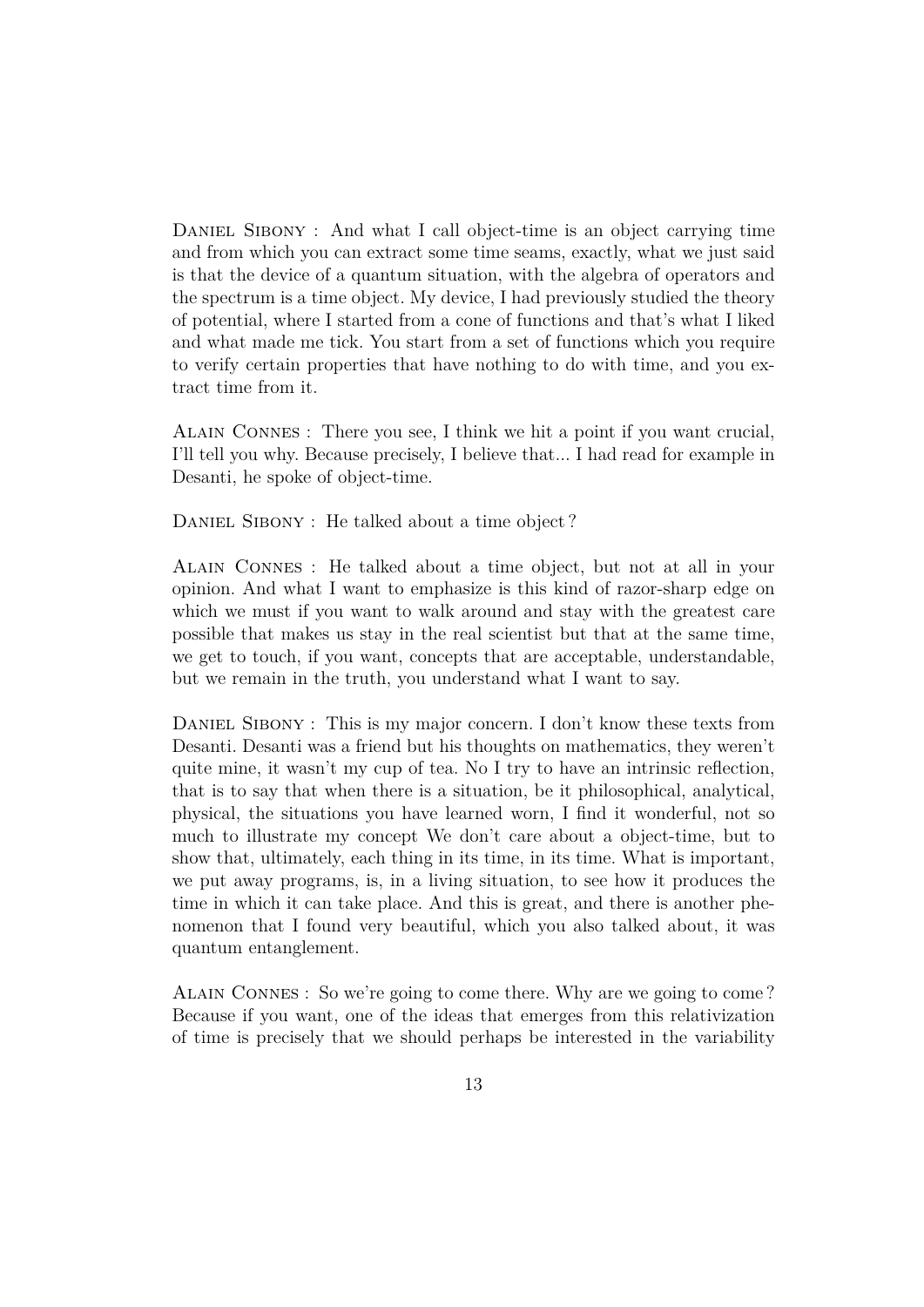before to be interested in time, so in fact, we found in our first book with Danye Chéreau and Jacques Dixmier, we found a formula, well, it's always nice to have formulas. So we said "The quantum alea is the ticking of the divine clock.".

DANIEL SIBONY : Well, I will tell you what I think about it.

Alain Connes : But then wait. Let me bounce on it to say the following, in relation to entanglement. When we discuss the quantum intrication, first of all what is it. So I can tell in two words what it is. There was at the beginning of quantum mechanics, it is not wrong, countless philosophical discussions. The philosophical discussions, for example, were more important, between Einstein and Heisenberg, etc., as the equations themselves. Philosophical discussions were absolutely fundamental. So there was this well-known episode of Bohr, Einstein thought he had found a refutation of the principle of uncertainty...

DANIEL SIBONY : ...which was false...

Alain Connes : And Bohr found, thanks to Einstein, thanks to his theory of general relativity, that... But Einstein was not discouraged. That was in the early 1930s. But Einstein was not discouraged. And some years later, with Podelski and Rosen, he produced a paradox, to which at first nobody paid attention. Bohr had refuted it using a completely muddled method but when now we look at the curve of the number of citations of this article, of Einstein, it always grows exponentially. So it was an absolutely major contribution. And what was their idea, what was the idea that they put forward, the idea that they have put forward is that... Well then, it's true that...

DANIEL SIBONY : As if by chance, it's 2 particles.

Alain Connes : Yes, it's 2 particles. What is possible is to create two particles, whose moments are exactly opposite. And, like them are created in the same place, their position must also be linked. Well so what do we do now ? This is called quantum entanglement, what does the description of the experiment say ? What we know, finally, of what Einstein, Podelski and Rosen said, is that after all, we will be able to measure the position of one and the moment of the other, and if we do so how they are causally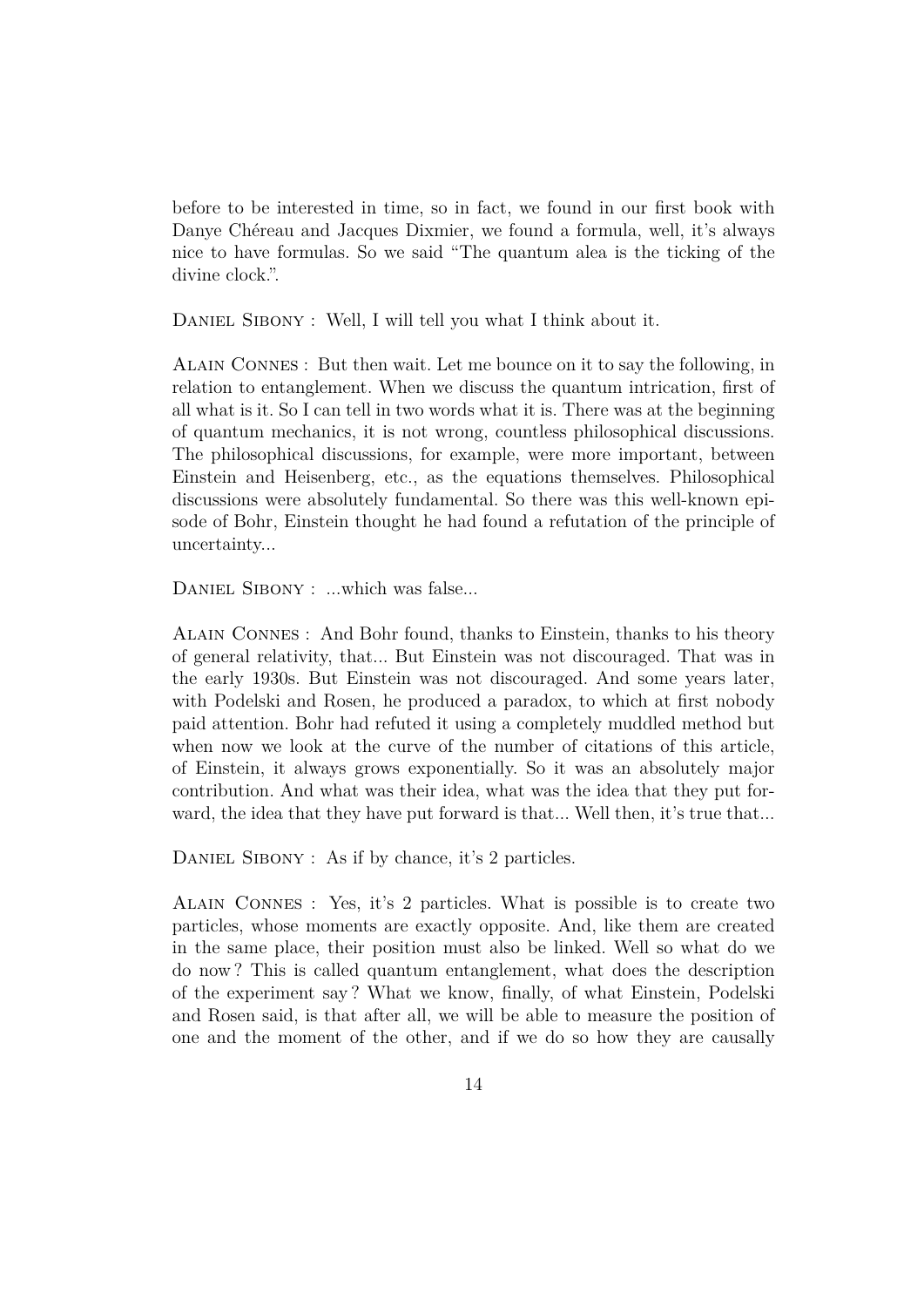separated, well, at that time, we will have, as we know the equality between the moments, etc., we will have the 2 informations. So, in fact, the situation is much more interesting than that, and we did the experiment and we realized that there was indeed this quantum entanglement, that it exists, and in particular, there is Alain Aspect and all the experiences that he has made have shown that there was indeed quantum entanglement but it seemed extremely odd then and it always seems extremely bizarre, that when we experience one, it means that something will happen to the other, while they are causal separated, that's what Einstein called Spooky action at a distance.

DANIEL SIBONY : Of course there is no remote action. It's very clear, because if the distance is huge, it's too much, but, what I like in this is that there is the idea of unity. It is as if it forms a unit.

Alain Connes : This is exactly the case.

DANIEL SIBONY : And if it forms a unit, what you say about this point is already passed on to the other.

Alain Connes : This is my philosophical interpretation of this kind of situation. So it turns out that the man always tries to write a story, the past. And in this case, when we try to write a story involving the time, we get confused, it doesn't work. Why ? Because the colon are spatially separated, causally separated, so in fact we cannot write a real story. What is my interpretation ? My interpretation is that in this situation the alea of quantum at the point that is here and the alea of quantum at this other point are not independent. They form a unit.

DANIEL SIBONY : Well, they are connected, that means that even if the variability is absolute at each point, it is surmounted by a connection.

Alain Connes : And what should that mean ? This should mean that exactly as Einstein had done the analysis of time, from experience on the train, you'd have to be smart enough to hear at the analysis of variability and understand that instead of the alea of the quantic is completely random, in fact, because of quantum entanglement, it has a structure, and it is from this structure that must emerge, not time, because that, I know how to make it emerge from equations, and from noncommutativity, but that the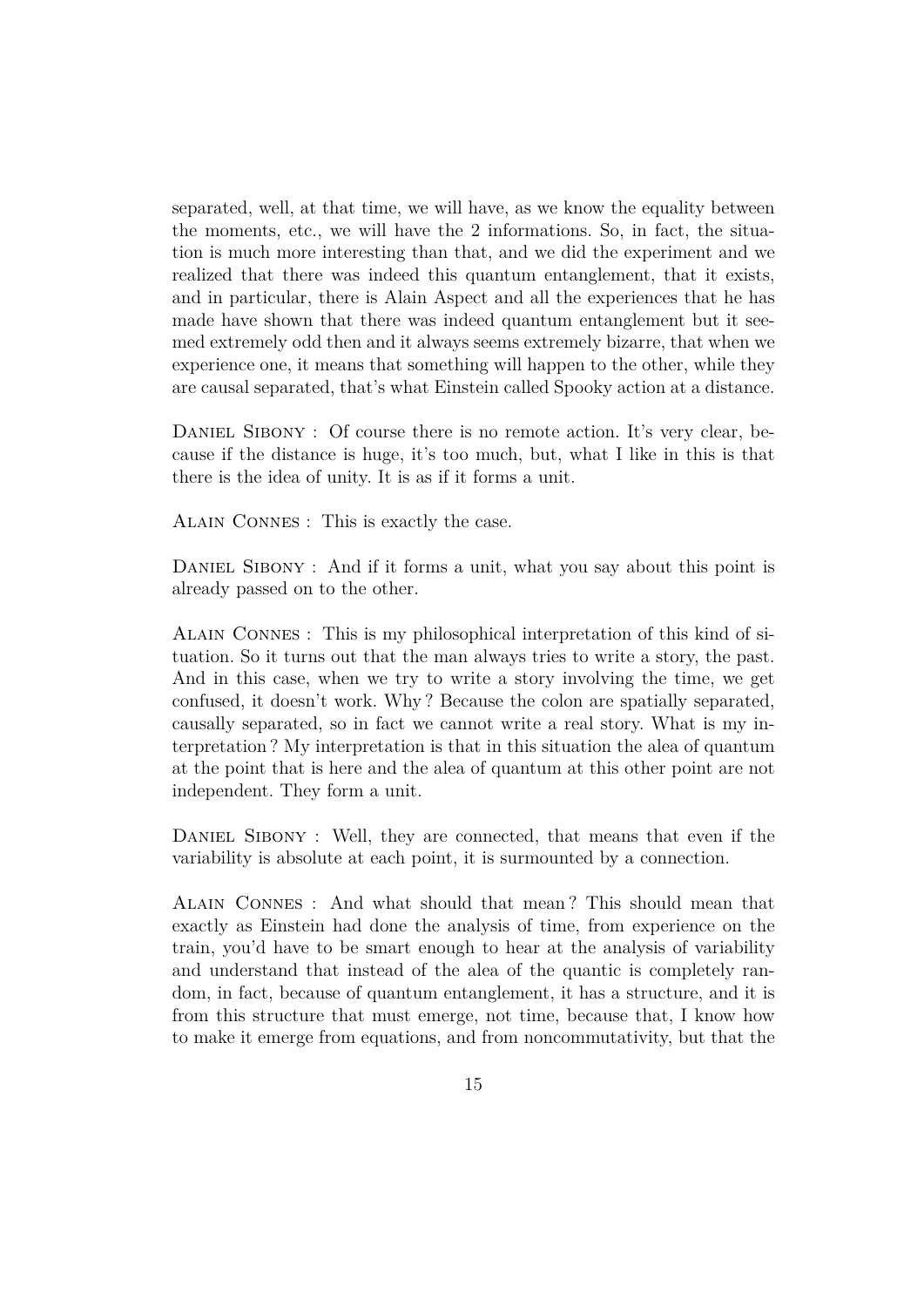general structure must emerge. So this is a problem, I don't pretend that this problem is solved, but I pretend the question is getting hot, because you can't write a story consistent especially since the past as you know is not determined, because of Wheeler's experiments.

DANIEL SIBONY : But precisely, perhaps to raise, to highlight this aspect of quantum entanglement, we should talk about the experience with two holes and two photons that surround a galaxy.

Alain Connes : Yes, of course, especially the experience of Wheeler. In fact, we can do it either with the 2 holes, or with mirrors and photons which surround a galaxy. Well, we're not going to go into technical details, but basically, we will still explain what is the paradox. The paradox, is that at some point, when we have such an experience where we have a photon which divides into 2, a priori, when we think of it as a wave, etc., and it can interfere on arrival, well by putting on arrival either what it takes for there to be interference, which is what it takes to know which path the photon took, well, that will actually determine what happened in the past. And so Wheeler imagined an experiment with an intermediate galaxy, which means that the 2 photon trajectories will join at one point much later maybe a billion years more late, well, what would that mean ? It would mean that depending on what we do now determines what the photon did there is a billion years. So what does that mean ? It means that in fact the past is not written once and for all, which is absolutely fascinating.

DANIEL SIBONY : And that's what is... Well, needless to say, that excites me because, if you want, first of all, there is a common phenomenon, which one finds in psychoanalysis but which each one knows and which one calls after the fact. It means after the fact, there was an event for you, at 4-5 years, which was a bit striking but not too much, and then 30-40 years later, very long after, another event takes place, which is not identical, which has a small variability with the first, but close enough, to make a kind of resonance and there, the subject notices after the second event, that the first was traumatic. That is to say that the nature of the past event only appears when it questions the past, with a large gap, and also with a certain interest in the truth, that is to say what happened, really ? We may not know but what we do know is that something else happened than we thought. In other words, if we resume now in physical terms, I think it's great that the past is unstable,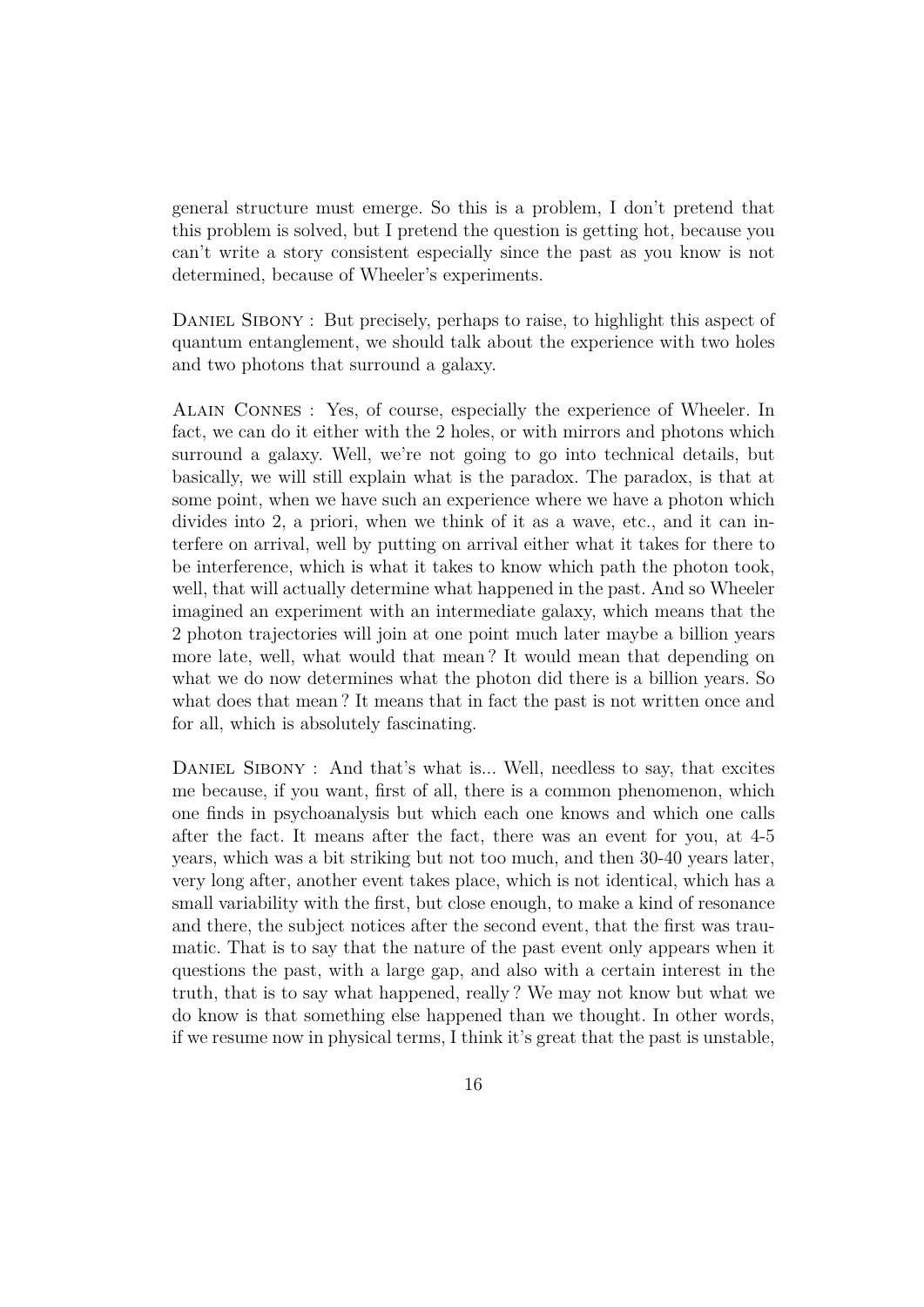Alain Connes : not fixed,

DANIEL SIBONY : and depends on overlays that we don't know depends in our way of questioning it.

Alain Connes : Absolutely, at the present time ?

DANIEL SIBONY: At the present time. If we think about it, maybe it's the montage even writing. You were talking about Proust. Someone who writes a novel, who writes a somewhat creative article, etc., he writes what appears but he lets approach with things that will otherwise reconvene the past, other said that will transform the past. There is a caricature of that, today, but who should have existed, it is the people who want to rewrite history.

Alain Connes : Obviously, it's obvious.

DANIEL SIBONY : But the idea by itself is very beautiful, it means also say that the truth, it can only be a dispersion, a distribution discreet, always partial, and that it is in the recurrence of re-questionnement that we get closer to the effect of truth, than by writing, ultimately what the truth should be.

Alain Connes : Yes, that's very interesting, because that leads to what the truth is and there, if you want, I think it takes that we are fairly organized, for the following reason : when you take work of the mathematician, at first glance, the job of the mathematician is that he is trying to demonstrate, he's trying to find out if something is true. Ultimately, he can test with his computer if something is true etc., and at first glance, even the mathematician will feel that either something is true, or something is false, and then it goes and navigate in a universe that is quite simple, that is to say that he will just navigate from one to the other. In fact, we realize that this idea, even in mathematics, I will come back to this for the rest afterwards, even in mathematics, is a misconception and the reason is that what I have just said applies perfectly to decidable propositions ; for example if I want to know if a number for example 31 is a prime number or not, this is called something decidable, that is to say either it's true or it's false, and we can do it in a finite time. So, now when we discuss truth in mathematics, you have to be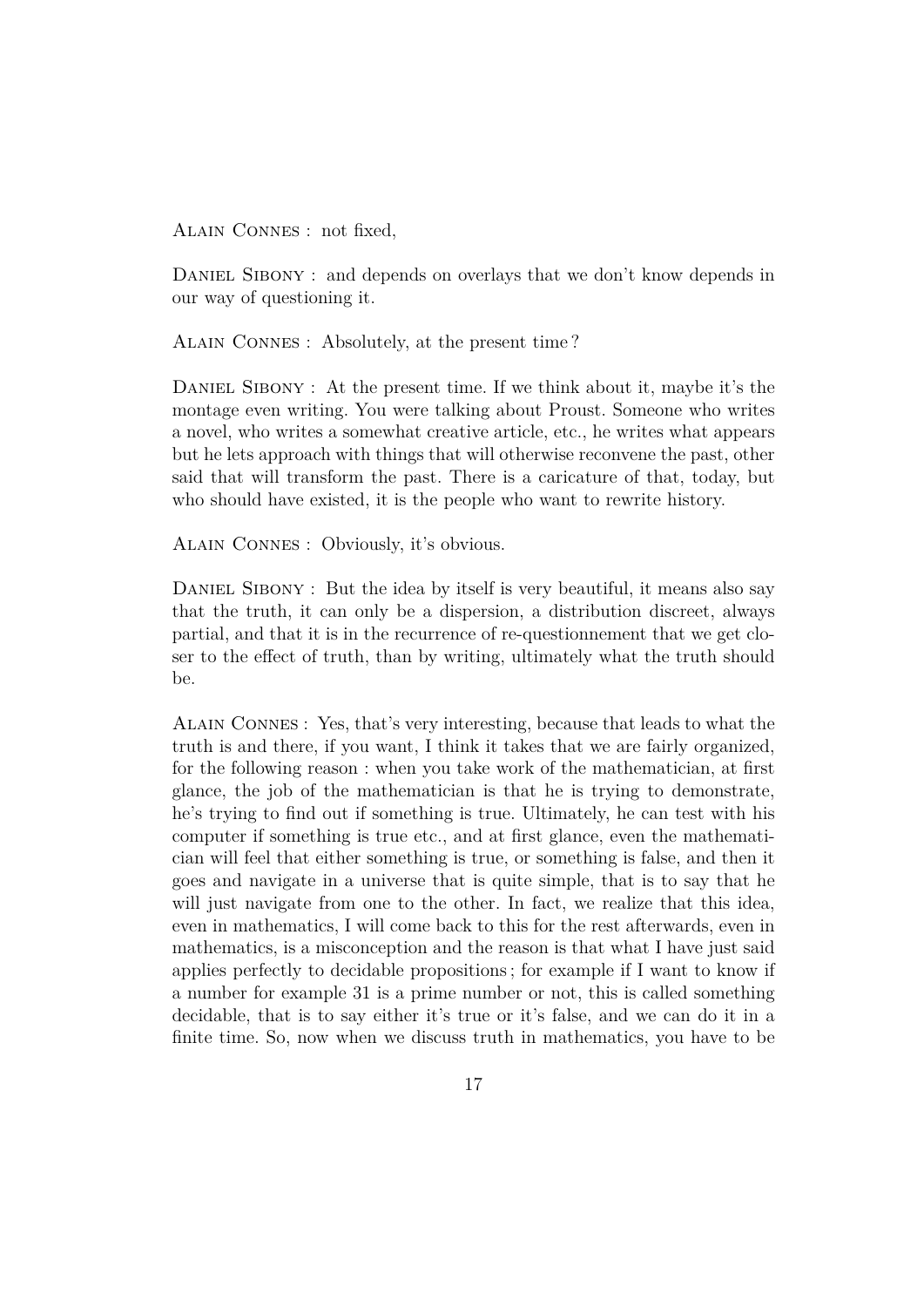very, very careful, because you have to be able to qualify the statements, and you have to see that there are statements that are called existential or universal statements. So what I call for example a universal statement, for example, whatever x, I don't know, whatever an even number, there are... okay. But what's going to happen is that therefore, what I call a universal statement, it's whatever  $x$ , but whatever  $x$ , we're going state a decidable property, for example, we will ask that *x* if it is even be the sum of two prime numbers. It's a statement that we can decide. So what's absolutely amazing is that if we only take the integers, everyone knows what the integers are, which is absolutely incredible, is that we know, if we work with integers, etc., we know that if a statement is demonstrable, it is true. We have all kinds of nuances between this which is demonstrable and what is true and in fact what we also know is that in fact, if we look at most of the statements that are true on integers, most of the true statements are not demonstrable. So this is something absolutely incredible, if we look at the proportion, among the statements true, of those that are demonstrable, we know that there is an incredible amount true statements that are not demonstrable. And then a typical example of a statement which is true but which is not demonstrable in the axioms from Peano, this is an example that I like to give, I'm not going to give it technically but I'm going to say it like that, and say it, I hope, so coorect : it is that we take a number, like for example, the number 5, we write it in base 2, we write that 5 is equal to 4 plus 1 but we write that 4 is 2 power 2, we write everything in base 2, okay, and then we do an operation which I call the hare, because it will increase the size considerably of the number. We replace all 2 by 3, okay ? ! Next, the turtle arrives and the turtle subtracts 1. We take the result, we write it again in base 3, etc. and we replace all 3 by 4, that's the hare, then the turtle arrives and it subtracts 1, we rewrite the result in base 4, and we replace all 4 by 5, etc. The statement which is incredible but which is true, and I will tell you why but which is not demonstrable in the arithmetic of Peano is that it is the turtle that wins. This is the story of the hare and the turtle of course that I want to illustrate is that although the hare takes steps absolutely huge, the turtle that does almost nothing. What's going to happen produce ? There are going to be situations in which when we subtract 1, you can no longer write it in the same way, you must have changed the script, etc. and then, what is incredible, is that this statement, we know that we cannot demonstrate it in Peano's arithmetic. How do we know it ? We know that because we know that the function that gives the number of steps that it takes for the turtle to win is a function that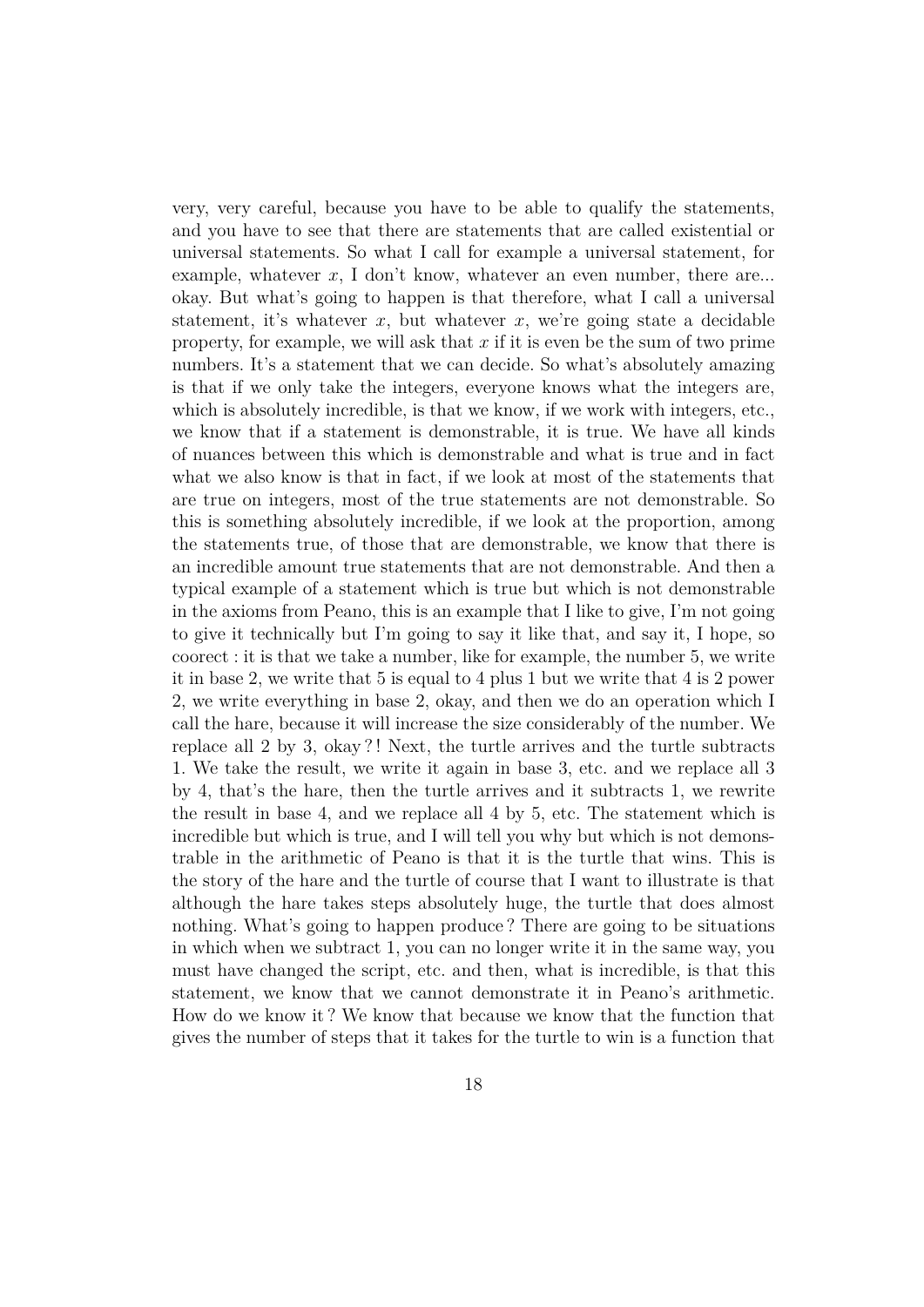grows faster than any function you can write. If we could demonstrate it, we would have a terminal for this function. So we know it's not demonstrable in Peano's arithmetic. Why do we know it's true ? You will understand since you were a student of Choquet so you will understand immediately : what do we do ? We do something that is beautiful, we replace the base, which was 2 then 3 then 4 by the smallest ordinal infinite, by  $\omega$  and we realize that when we put  $\omega$ , the hare does not change anything, and the turtle decreases by 1. Since we have an ordinal, it will eventually happen towards 0. The demonstration is incredibly simple, but it escapes to Peano's arithmetic, so here is an example that shows how the notion of truth in mathematics is an incredibly subtle notion and it is a notion which, well, in practice, the mathematician who works has not to do these things. But in fact, it may very well be that there are pretty common situations, in which this stuff has a role. In any case, the image that emerges has been wonderfully described in a little book which is Jean-Yves Girard's book, on Gödel's theorem, he explains what was above, the image that emerges, if you want, is that you have to see the mathematician as someone who is in a court and who is going to try analyze the truth. He's going to have some means, but certainly not that to know if something is true or not, if you want, except in very simple cases, of course.

DANIEL SIBONY : This problem arises, of course, in mathematics, but in many other areas. Since you are talking about court, there are cases who are really fair, irrefutable, etc., and who are lost in court, because the language in which the formulas would be needed for them to be even understandable, is not there.

Alain Connes : Does not exist.

DANIEL SIBONY : So the interesting thing means that the truth is not an entity, it is not even an emergence or an effect, it is a correlation between two languages, that is to say between the language that carries the object, and then the language which must receive, which must authenticate.

Alain Connes : Yes, but then wait, then there, we have to be very careful because if you want, for example in this book, there, from Bricmont and Sokal, which I read carefully why, because in fact, I have things to say on that, so what was their idea ? Their idea, the idea of Intellectual impostures was that, and now we're both in agreement on this, there was abuse, at the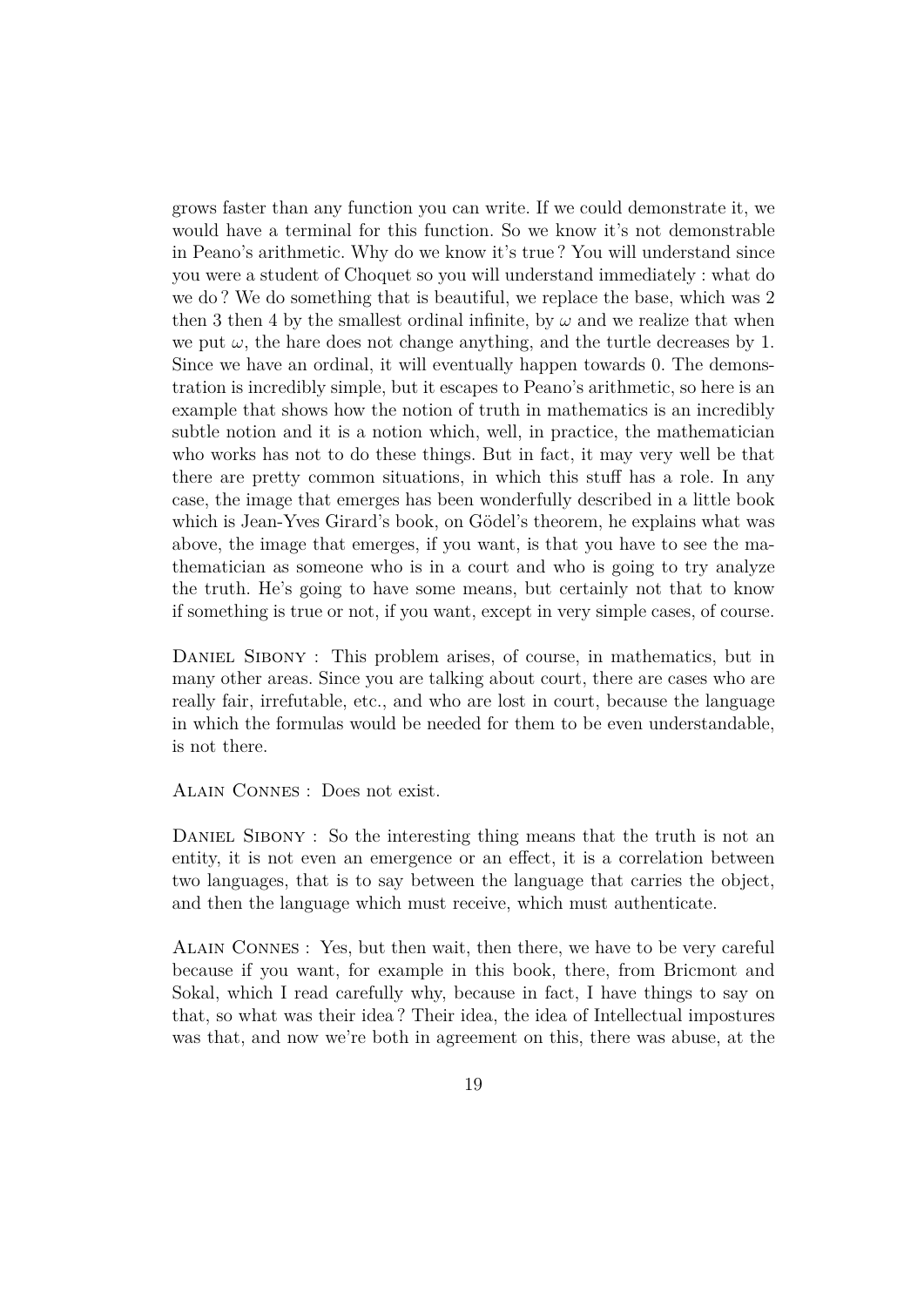time of post-modernism, that is to say that there was abuse consisting of using mathematical language, which was in fact, not supported by rigor, and which is especially not knowledge.

DANIEL SIBONY : If you allow, even today, it's not just post-modern. I sometimes listen to popular science lectures and to hear amazing things, for example, to hear that because of relativity, time, there is no more, time no longer exists. And that, I find than...

Alain Connes : ...that it's difficult to swallow, yes.

DANIEL SIBONY : People who don't know relativity, happily resist and know that there is time, that time here, is not the same as there, on the other galaxy, it confuses time and time measurement, and we confuse time with relation to time, so there is a lot of confusion, even among scientists.

Alain Connes : Of course. Being a scientist does not absolutely exclude that kind of confusion. But then, what struck me a lot, reading this book, precisely, of Sokal, their goal was laudable in a certain way, but what really struck me was that the people they criticize, there is Bruno Latour, there is Lacan, Lacan is on the front line...

DANIEL SIBONY : I hope.

Alain Connes : but, which struck me enormously and there, I am sure that I'm going to get attacked but it doesn't matter, there is something that these people felt it but they didn't have the language to say it, and I think it's going to match what you said earlier.

Daniel Sibony : Tell me.

Alain Connes : People say that I have a fad, it's the topos of Grothendieck. But I'm going to talk about it. I'm going to talk about why, because this fad, in fact, Grothendieck considered it his greatest discovery, and when you really understand it, making it, what amused me also, it is to see that the people who criticize this thing, in general, don't know what it is, and criticize it saying "yes, it didn't matter, it didn't have impact on mathematics" but precisely, if it had no impact on math it is because people just didn't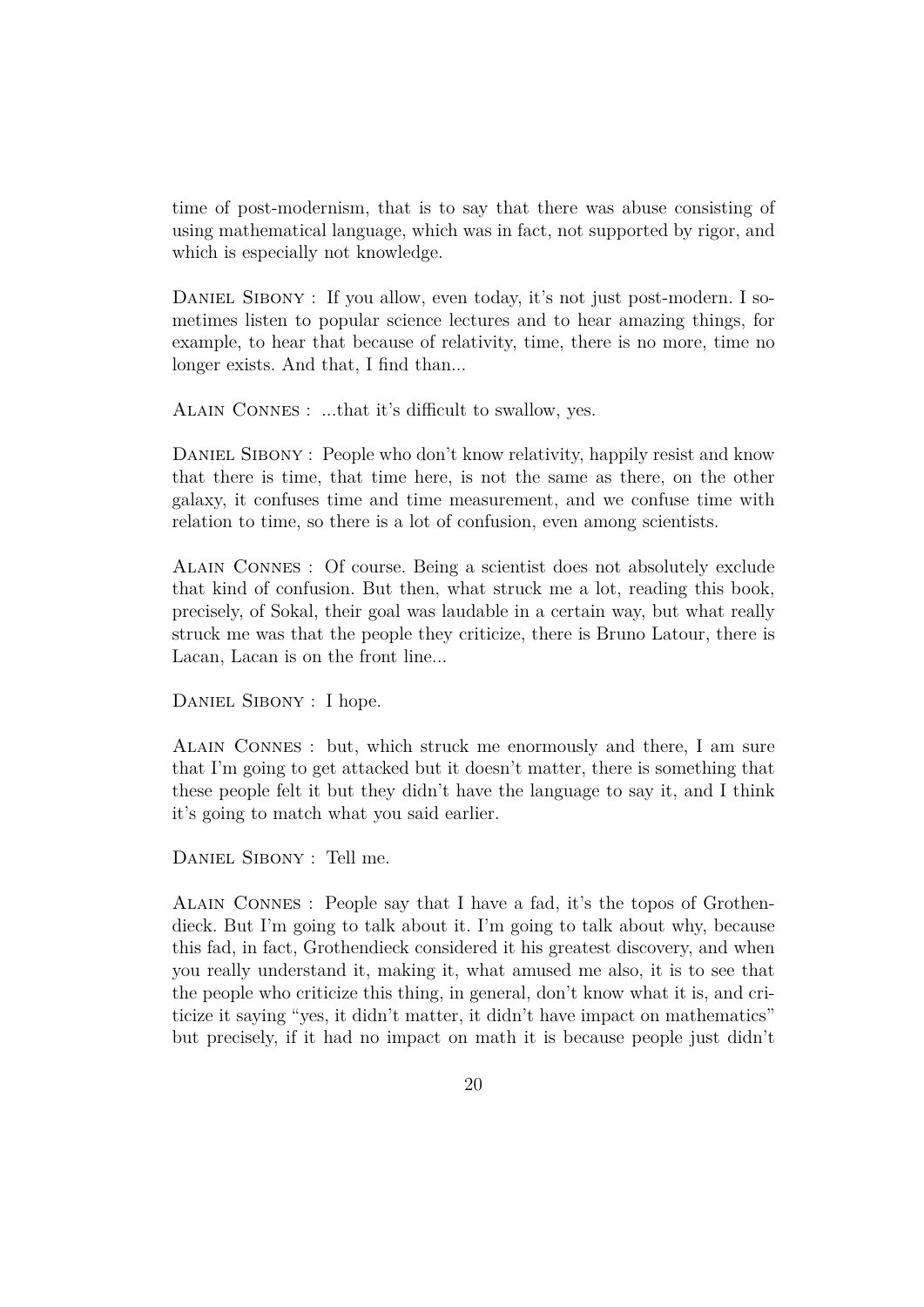understand the sense that it has. And it has an extraordinary meaning. I'll explain what it is, and explain to you in what sense precisely, that would allow these people, who have tried to express themselves, if they had had this concept, they could have expressed themselves.

DANIEL SIBONY : These people, that is to say?

Alain Connes : Bruno Latour, etc.

DANIEL SIBONY : Ah yes, people who tinkered with things, like they were able to.

Alain Connes : With common language.

DANIEL SIBONY : Yes good.

Alain Connes : With common language but they didn't have the words to say it. So I'm going to try to explain, first what is the concept, and in what sense it completely changes the notion of truth because that's it which is fundamental. The interest of this concept is that it changes the concept of truth, which is absolutely fabulous. So if you want, well, it's an abstract mathematical concept. What was the great discovery that made Grothendieck ? He first noticed the following. I will employ technical words, but if I don't use technical words, we'll accuse me of... good.

DANIEL SIBONY : You have to.

Alain Connes : What Grothendieck found was that at one point, he had to write an article for, it was an article a bit of... everyone would have said it was easy, these were things he had to compile etc., it was on homological algebra, and basically he wrote the axioms of the abelian categories, but people knew them more or less at the time, it was not what was important, and by developing these ideas, taking examples, very interesting examples, which he called the categories of diagrams if you want, he noticed the following thing, he noticed that in fact, when we do the usual beam theory, we took bundles of abelian groups, and then we looked at the cohomology, etc., and he had the idea of no longer looking at bundles of abelian groups, but bundles of sets, and at that time, he made two observations that are great,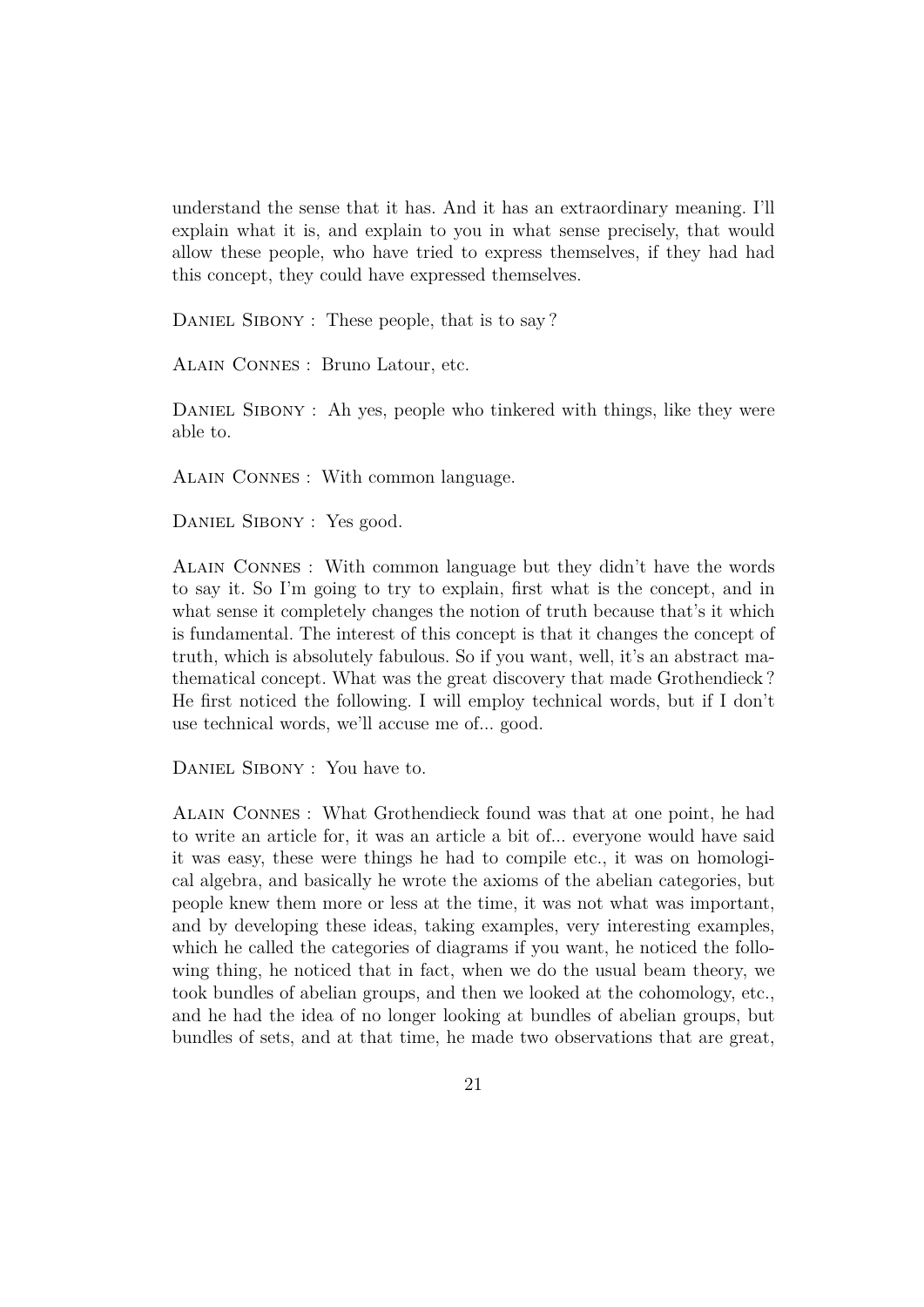the first observation he made was that, if we give the category of bundles of sets on a topological space, we can reconstruct the topological space, with its topology, so it's enough extraordinary, because you give an abstract observation... Second observation, when working in the category of bundles of sets on a topological space, it's as if we were working in the sets category. All the properties that we usually use are true, except the principle of the excluded third party. In other words, we no longer have the right to reason by the absurd, otherwise, everything works flawlessly. That is to say if you work in the category of bundles of sets, in a topological space, you can talk about a group, you can talk about a ring. And it will come back to talk of a bundle of groups, a bundle of rings, etc. But third observation : the really great thing is that it's not just the beam categories of sets on a topological space which verify these properties, there are others. And that means there are new spaces. And among these new spaces, which are no longer topological spaces, these are basically spaces with inner movement, okay, with relationships if you want. And then what is happening now and which is really wonderful, I think. I met that, if you want, what convinced me was that before, I bleated like the herd, that is to say, "Oh, the topos, it's not interesting, it's a generalization of the concept of space, we don't care, etc.", that's what I was doing until a number of years ago, maybe 5 or 6 years, and 5 or 6 years ago, I realized in my work with Katia Consani that in fact there was an underlying topos to the space that we had found, and whose point space was the non-commutative space we had found, at that time, I was amazed, I was completely wrapped by this notion, and afterwards, I realized the depth that it has, and in fact, what's really deep in this notion is that when you work in a topos, where you can no longer use the third-excluded, the principle of contradiction well, we have a replacement for the true and false, I'll explain what it is, a little technically, we have something that replaces the true and the false, but which is more subtle. And I have recently gave a lecture last year at the teacher training college, in which I wanted to give an example of that. And so I wanted to give an example, and this example was to say that we are 3 steps from the truth, 4 steps from the truth, 10 steps from the truth. So I'm going to give you a topos that I'm going to name, you see, okay, so technically this will be correct, and that will say that we are 10 steps from the truth. What is this topos ? Well, instead of talking about a whole, as we would normally talk about, well, we're going to talk about a set with a transformation, without special property, it is a transformation. You have a whole and a transformation. Theorem : that is a topos, that is to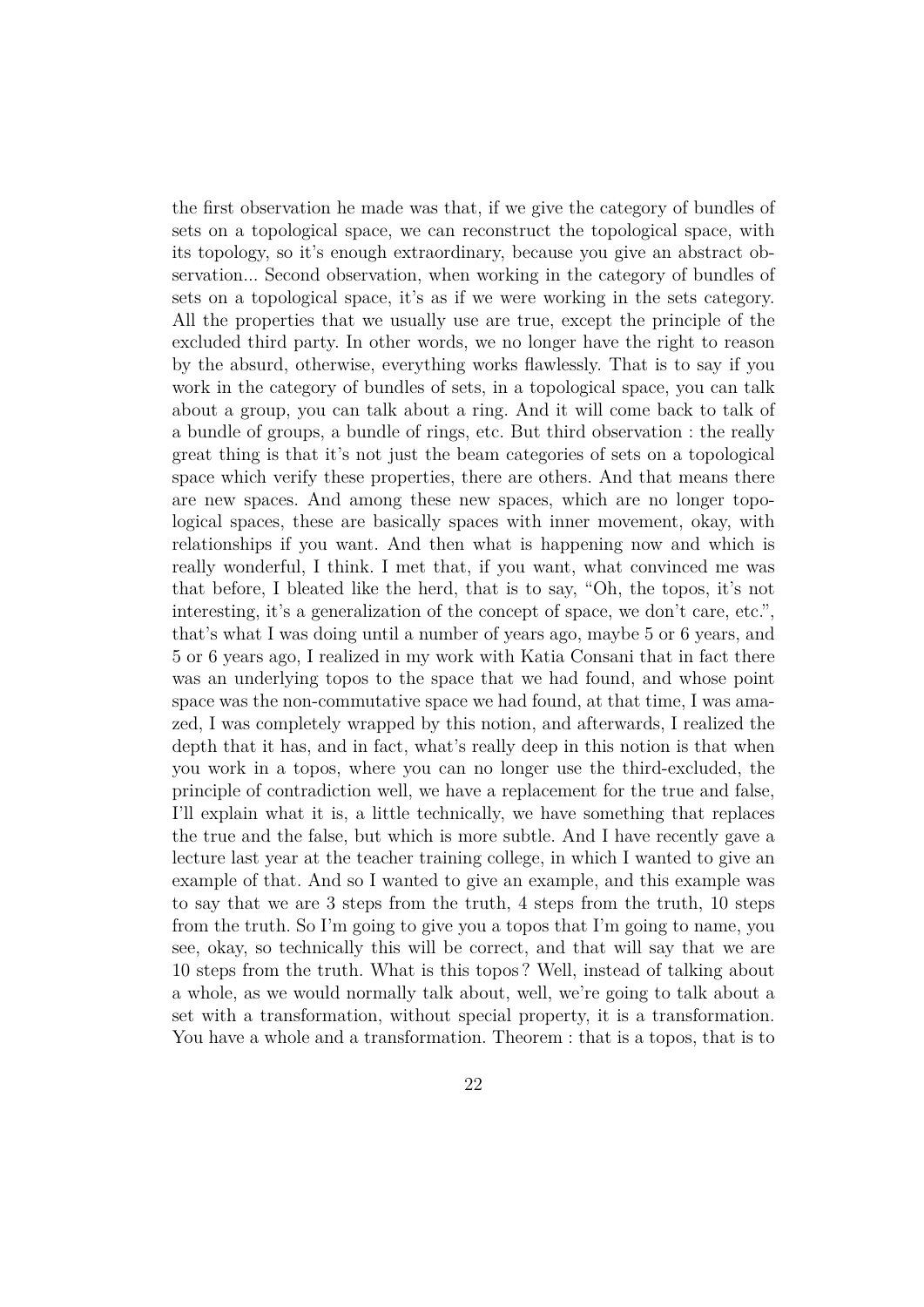say that if you work with these things, you can work exactly as if you were working with sets. Everything works well, except that you no longer have the third-party excluded. So where did it come from that you no longer have the excluded third party ? Well, it comes from the fact that normally, when we work in the topos of the sets, when we has a subset, we can say, we can speak about the subset by the function which is worth 1 if we are in the subset, let's say true if we are in the subset and false if we are not in it. Okay ? Well ! Because obviously you have the set, and you have its complement, so it works good. So now, let's take this topos I told you about, which is made up of a set and a transformation. So we will try to classify the subject together. What is a subset, a subset is a set which is stable through transformation, of course, it's a sub-object, if you will. So is it possible to take the function which is worth 1 on this subset, and 0 on the complementary? No why? Because you can get to be in the complementary, but after a certain number of steps, you get in the starting set, so in fact, it's not this 0-1 that will classify the sub-objects, no, it's the number of steps it takes to arrive in the truth.

DANIEL SIBONY : It's proximity...

Alain Connes : It's proximity to the real. And at that time, what do you have ? You have a theory that works exactly like the theory of sets but in which the true and the false, which were simply the true and false in the ordinary sense are replaced by the nuances on the true, that is to say you have the true, you have the 1 step to the true, you have the 2 steps to the true, 3 steps to the true *(laughs)* and you have the false. And this is wonderful I mean, from there, we can do variations, we can do all kinds of variations and my idea, now, my idea is this : in carefully reading the writings of these people, I realized that what they were actually trying to say was that, not in the area of mathematics, but in the social sciences, where for example, when attend a discussion on television, where we will say "This one is right...", "Is Martine Aubry right to say that the 35 hours were a success ?". If you want, things like that, as soon as we are in a situation like that, to say so-and-so is right, so-and-so is wrong, is heresy, because it's an incredibly simplistic view, compared to the complexity of the problem we are tackling, and as a rule, the only tool that people have to try to make up for their lack of concepts, that is to say : this one is 50  $\%$  right, etc. But it's ridiculous. So what I'm saying, simply, my conclusion, if you will, is that in all these cases, I think there is a topos difficult to determine, but which would allow, if you want, to...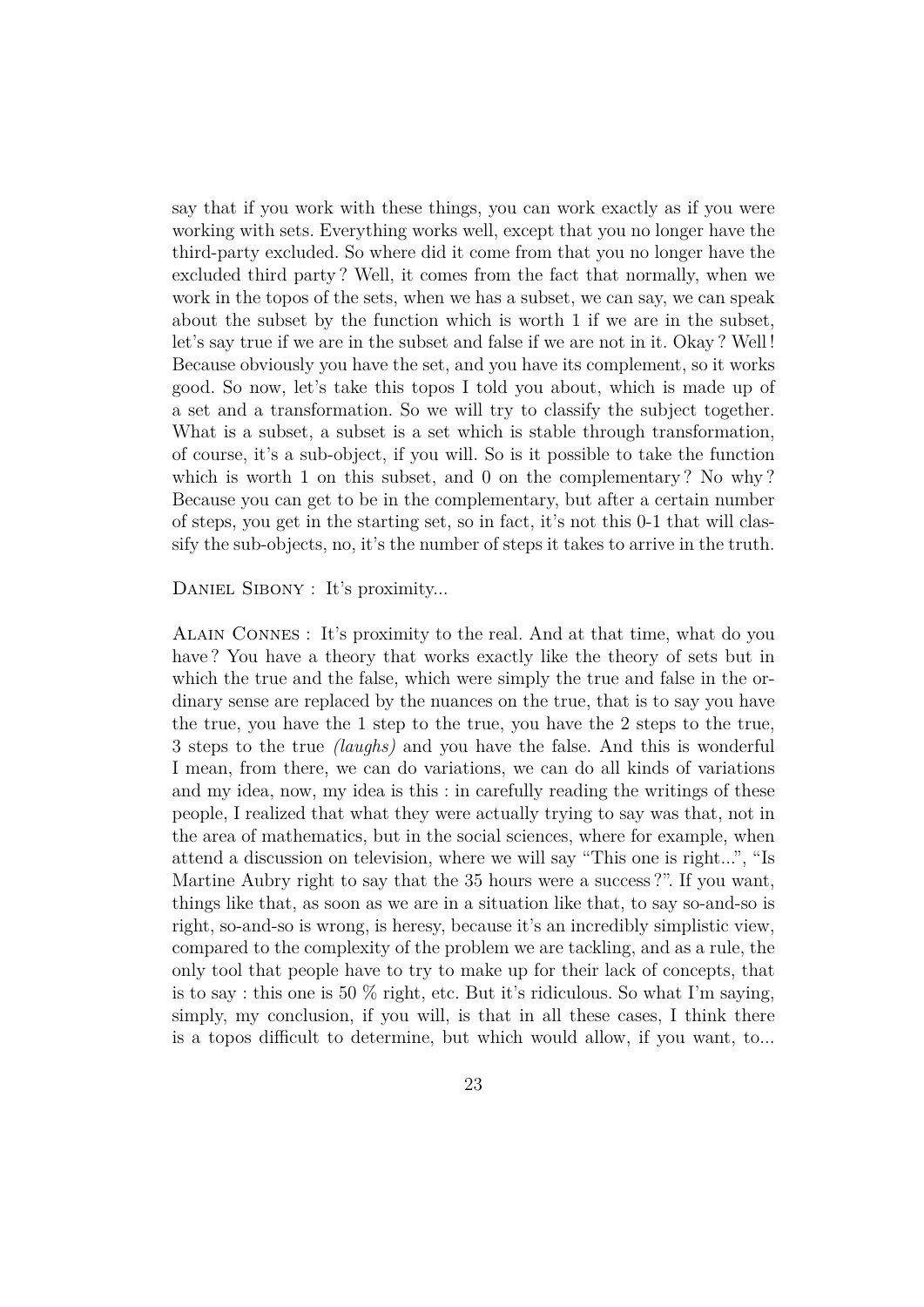precisely, name all these nuances on the notion of true and false, and allows trait of being infinitely more effective precisely in this kind of situation. And I think these people understood it intuitively.

DANIEL SIBONY : So I think it's a very good thing, obviously, that it is developed in mathematics, and in mathematical language, and on mathematical objects, in a precise and radical way. At the same time, everything that is developed, in art, in a science, in a practical field, is that it exists in life. And in life, me, before a debate, I realized that my question was not "who is right ?" and "this, is it wrong ?", my question is that everyone is between two, that is to say between the truth he believes in and approaches a little the other truth, which is in question, it is "in between". And it's very fun to observe that some see well the approximation of the common truth or of the truth that is in question but do not find the strength to risk their place, which they obviously identify with the truth, because that's what that in psychiatric terms, we call a narcissistic investment, that is to say, there is a minimum of self-love *(He laughs)*.

Alain Connes : Let me bounce on what you say, let me interfere to break up. Is that the topos have points, and when you are in a point of topos, there, you have the true or the false, that is to say that you have no nuances. And that is very important.

DANIEL SIBONY : It is obvious that it is a theory of nuance, but which, punctually is not nuanced.

Alain Connes : Occasionally by definition of the point, the point is not shade. That is to say that the point is the theory of ordinary sets, by definition.

DANIEL SIBONY : And so, to come back to that, and these days, with all kinds of tensions and even underlying violence, we feel that the dimension of truth has taken a hit.

Alain Connes : Ah, terribly, terribly, of course.

DANIEL SIBONY : Because someone you respect, who is someone good, there is no arguing about it, to see him not seeing the truth who could threaten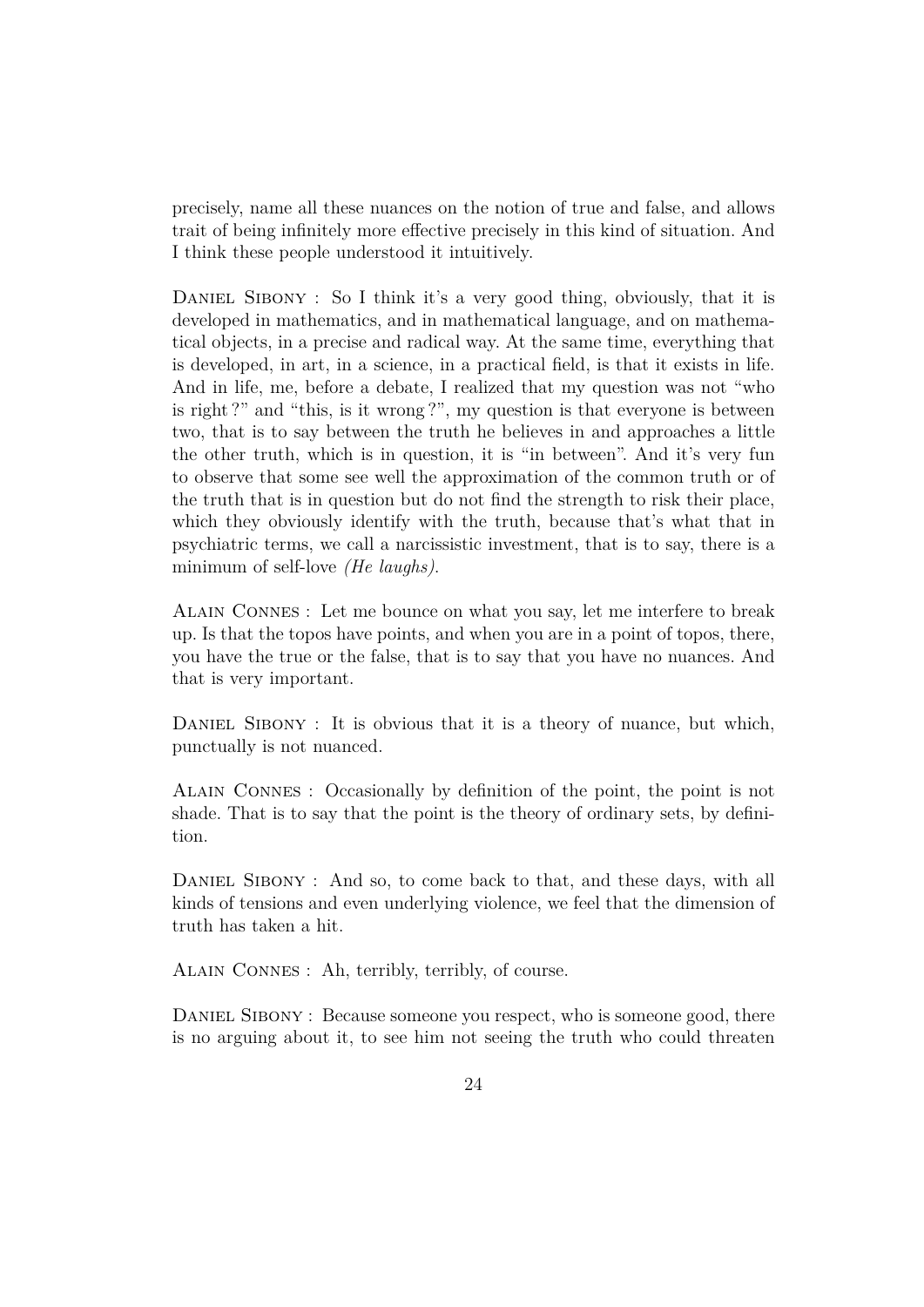the position he is responsible for, and who often identifies himself with his position, that is to say that if he takes risks with this truth be told, he's on an ejection seat.

Alain Connes : He jumps, yes.

DANIEL SIBONY : See that, I assure you that for someone... if there is something to which I am sensitive more than all, it is the truth, justice, which is a little truth in sharing, and desire, which is also a little truth in our existence. Well, I had moments of suffering, when I had to take this new set of truth, which is a kind of parade, and who doesn't make me judge or despise people at all, but who says that places are expensive, to defend... So now, I would like, before we finish, which has always fascinated me in this area of quantum, through what you say. You said at one point, "The emergence time, it is due to the fact that we do not know everything".

Alain Connes : Exactly, that's exactly the truth.

DANIEL SIBONY : There is one thing, this thing, and I would like to bounce back on the other, which is "The alea of quantum, it is the ticking of the divine clock.". First, the alea of quantum is the ticking of the clock, even if there is no clock, and the Divine, we don't really know where it is, but this sentence reminds me I like it a lot, and I deeply agree with it, in the following sense : in the sense that it means that, and we agree that, there is no time universal, but this sentence, it says that time is taken in what I call "the infinity of possibilities".

Alain Connes : Absolutely, that's exactly it, of course.

DANIEL SIBONY : And for me, the infinity of possibilities, that's the Divine, and the Divine, both in the religious sense and in the non-religious sense. Religious do prayers to the Divine so that He gives them a little more, and non-religious seek the possible, and say to themselves - if I could have a shot luck ! -, etc. So this sentence, it says very exactly that time may not be the same here and elsewhere, it may emerge, and not be already given, etc., between us, moreover, if it emerges from a situation, it is because it was already there.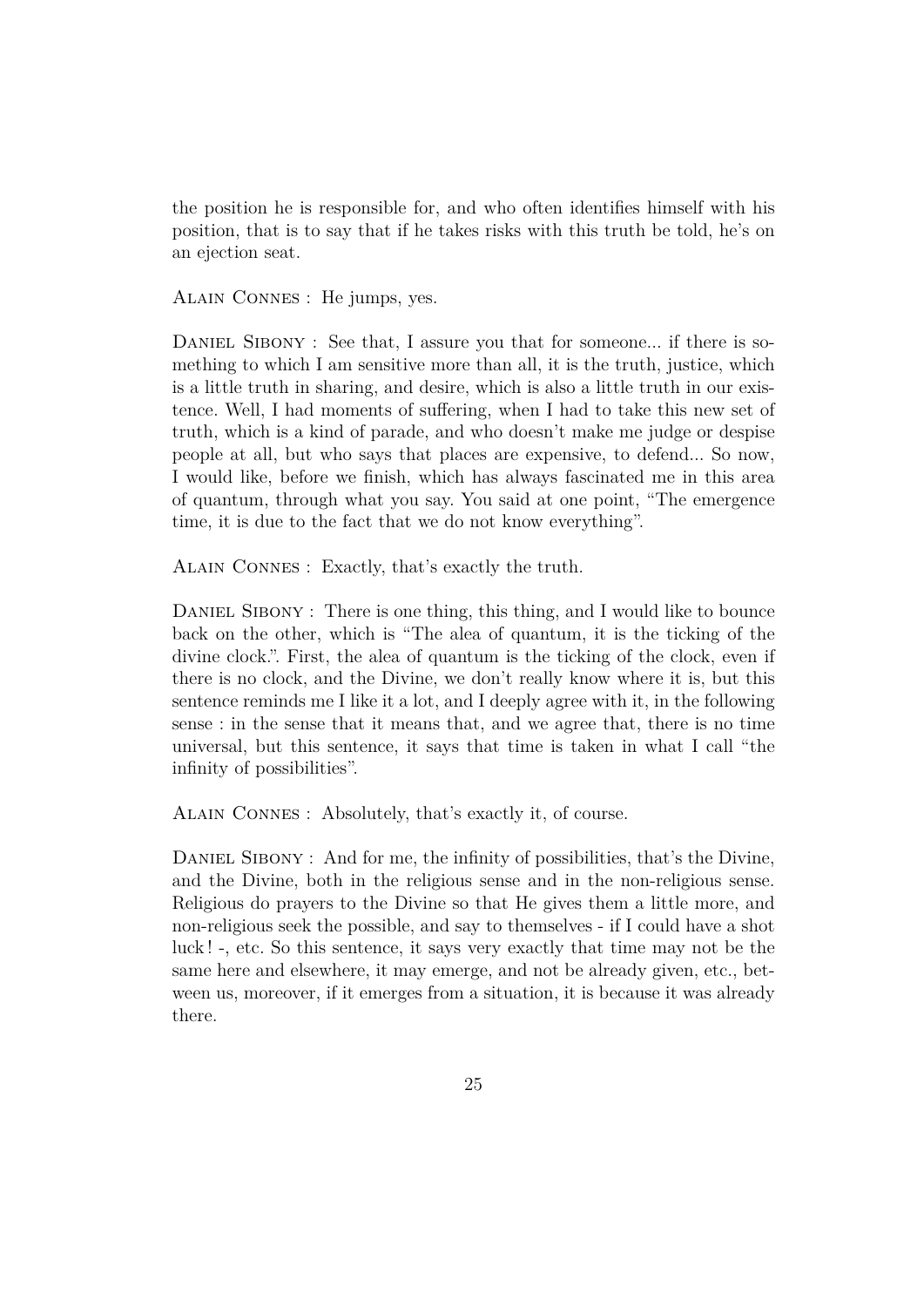Alain Connes : Yes, in a way, of course.

DANIEL SIBONY : Time takes in the infinity of possibilities, that means to say, what I call being, that is to say that there is a time of being, which is insituable, which is unaffordable, but which one takes, where one can. And it's that the role of time-objects, the meaning I give to them, objects carrying time, works of art, a theory, whether of potential or quantum, or something else is that the important thing are objects where we can take time, and the important thing is how to take it. So now, that leads us to the question of the unconscious, of non-knowledge. You say "The time emerges from the fact that we don't know everything.". And I ask myself a question, and maybe we will finish on this, I ask myself a question, in a meaning, I wrote in this text over 50 years ago - time rises with the repression -, that means when the repression is lifted, there is a source of time that appears.

Alain Connes : And there, you identify time and freedom, in a certain way last, yes.

DANIEL SIBONY : Maybe that means that in reality, we take a scene of your second novel, where the heroine is totally unconscious, and there she has total knowledge, but she is not aware of having that total knowledge.

Alain Connes : No, not at all.

DANIEL SIBONY : So she's totally unconscious.

Alain Connes : Since consciousness is linked to time, by definition.

DANIEL SIBONY : And it is by leaving this state of unconsciousness towards the aware...

Alain Connes : that let her realize what she went through.

DANIEL SIBONY : That there is a flow of time that appears. And that makes me think of a small Talmudic story that I once knew that says that the infant, the fetus, in the womb until its time of birth, he knew everything.

Alain Connes : We agree *(He laughs)*.